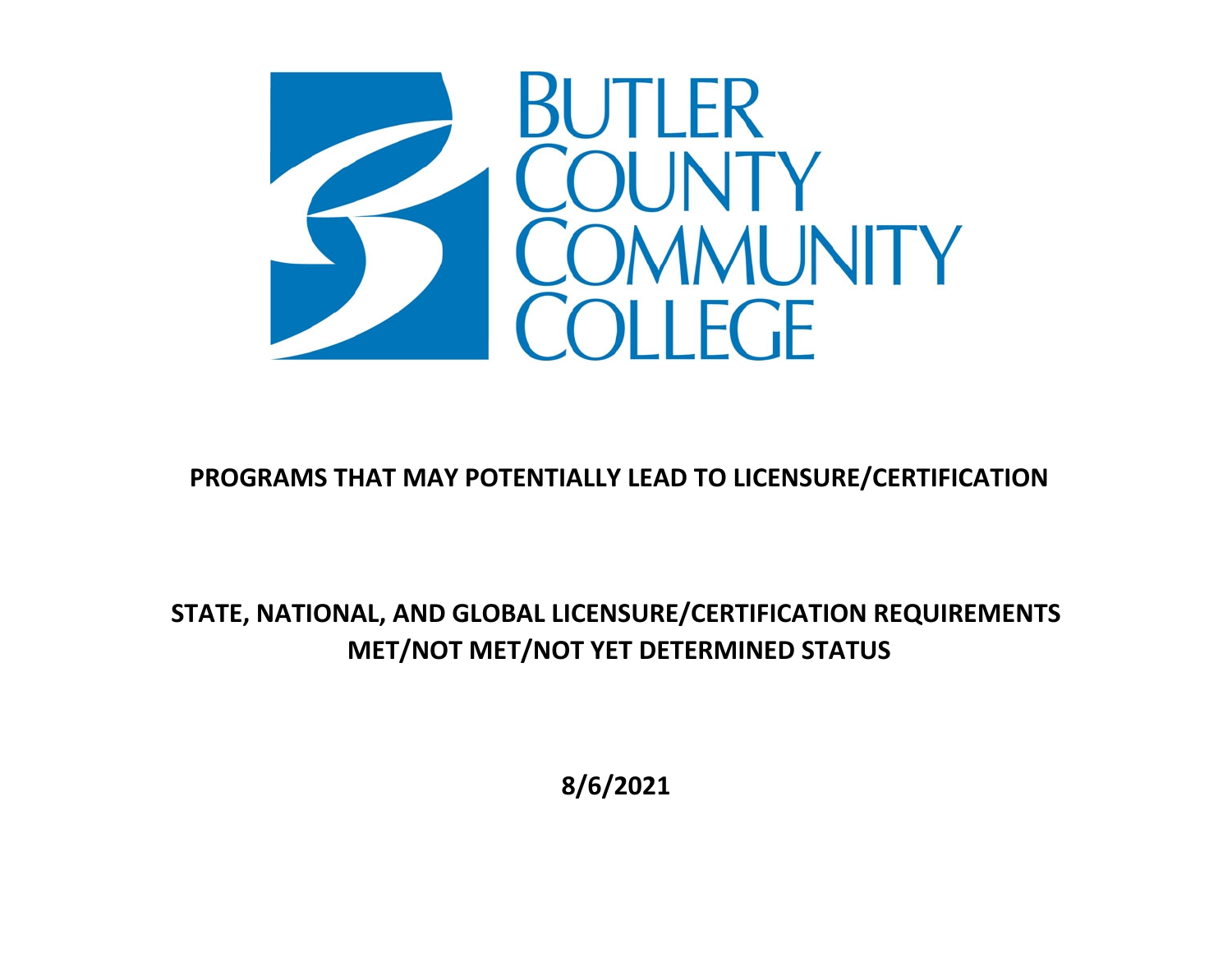## **PAGE #:**

- 1.CIS – Computer Support Specialist (303A)
- 2.CIS – Programming Specialist (303B)
- 3.CIS – Network Administration (303E)
- 4.Early Childhood Education – Pre K‐4 (112)
- 5.Emergency Services – EMS Option (265B)
- 6.Emergency Services – EMS Option Workplace Certificate (067A)
- 7.Emergency Services – Police Services Option (265A)
- 8.Hospitality Management (318)
- 9.Hospitality Management ‐ Meeting & Event Planning (018)
- 10.Microsoft Office Specialist – Workplace Certificate (001)
- 11.Massage Therapy – Certificate of Achievement (050)
- 12.Medical Assistant (212)
- 13.Medical Assistant – Certificate of Achievement (054)
- 14.Medical Coding and Billing Specialist – Certificate of Achievement (055)
- 15.Nursing, R.N. (208)
- 16.Office Administration – Executive (308)
- 17.Office Administration – Medical (312)
- 18.Physical Therapist Assistant (215)
- 19.Secondary Education – English Option (103B)
- 20.Secondary Education – Social Studies Option (103A)
- 21.Technical Trades – Cosmetology Management (314B)
- 22.Technical Trades ‐ HVAC Option (314A)
- 23.Technical Trades – Massage Therapy Management Option (314D)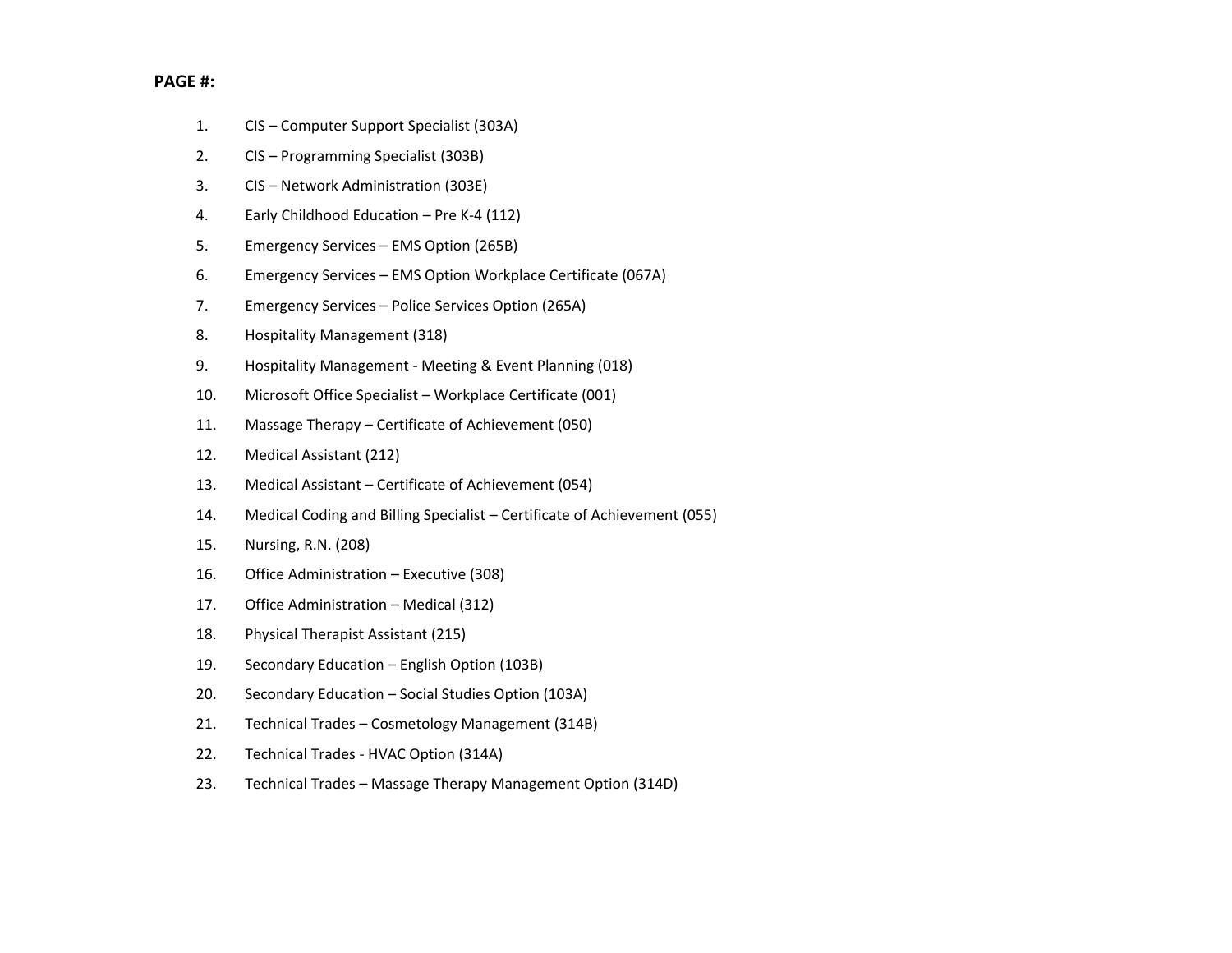| Program:                                      |                                                                                                                                                                                                                                                                                                                                                                                                                                 | CIS - COMPUTER SUPPORT SPECIALIST (303A)                                                                                                                                                                                                                                                                                                                                                                                                                          |                            |                           |
|-----------------------------------------------|---------------------------------------------------------------------------------------------------------------------------------------------------------------------------------------------------------------------------------------------------------------------------------------------------------------------------------------------------------------------------------------------------------------------------------|-------------------------------------------------------------------------------------------------------------------------------------------------------------------------------------------------------------------------------------------------------------------------------------------------------------------------------------------------------------------------------------------------------------------------------------------------------------------|----------------------------|---------------------------|
| <b>Academic Division:</b>                     | <b>BUSINESS DIVISION</b>                                                                                                                                                                                                                                                                                                                                                                                                        |                                                                                                                                                                                                                                                                                                                                                                                                                                                                   |                            |                           |
| <b>Program Contact:</b>                       | <b>DEAN:</b><br><b>SHERRI MACK</b><br>SHERRI.MACK@BC3.EDU<br>724-287-8711 ext. 8247                                                                                                                                                                                                                                                                                                                                             |                                                                                                                                                                                                                                                                                                                                                                                                                                                                   |                            |                           |
| <b>Licensure/Certification Type:</b>          | <b>GLOBAL (NOT STATE-SPECIFIC)</b>                                                                                                                                                                                                                                                                                                                                                                                              |                                                                                                                                                                                                                                                                                                                                                                                                                                                                   |                            |                           |
| States:                                       | <b>MEETS REQUIREMENTS</b>                                                                                                                                                                                                                                                                                                                                                                                                       |                                                                                                                                                                                                                                                                                                                                                                                                                                                                   | DOES NOT MEET REQUIREMENTS | <b>NOT YET DETERMINED</b> |
|                                               | Alabama (AL)<br>Alaska (AK)<br>Arizona (AZ)<br>Arkansas (AR)<br>California (CA)<br>Colorado (CO)<br>Connecticut (CT)<br>Delaware (DE)<br>Florida (FL)<br>Georgia (GA)<br>Hawaii (HI)<br>Idaho (ID)<br>Illinois (IL)<br>Indiana (IN)<br>lowa (IA)<br>Kansas (KS)<br>Kentucky (KY)<br>Louisiana (LA)<br>Maine (ME)<br>Maryland (MD)<br>Massachusetts (MA)<br>Michigan (MI)<br>Minnesota (MN)<br>Mississippi (MS)<br>Missouri (MO) | Montana (MT)<br>Nebraska (NE)<br>Nevada (NV)<br>New Hampshire (NH)<br>New Jersey (NJ)<br>New Mexico (NM)<br>New York (NY)<br>North Carolina (NC)<br>North Dakota (ND)<br>Ohio (OH)<br>Oklahoma (OK)<br>Oregon (OR)<br>Pennsylvania (PA)<br>Rhode Island (RI)<br>South Carolina (SC)<br>South Dakota (SD)<br>Tennessee (TN)<br>Texas (TX)<br>Utah (UT)<br>Vermont (VT)<br>Virginia (VA)<br>Washington (WA)<br>West Virginia (WV)<br>Wisconsin (WI)<br>Wyoming (WY) | None                       | None                      |
| <b>For More Information</b><br>or Assistance: |                                                                                                                                                                                                                                                                                                                                                                                                                                 | Visit https://www.careeronestop.org/Toolkit/Training/find-licenses.aspx<br>or contact the Academic Dean associated with this program of study.                                                                                                                                                                                                                                                                                                                    |                            |                           |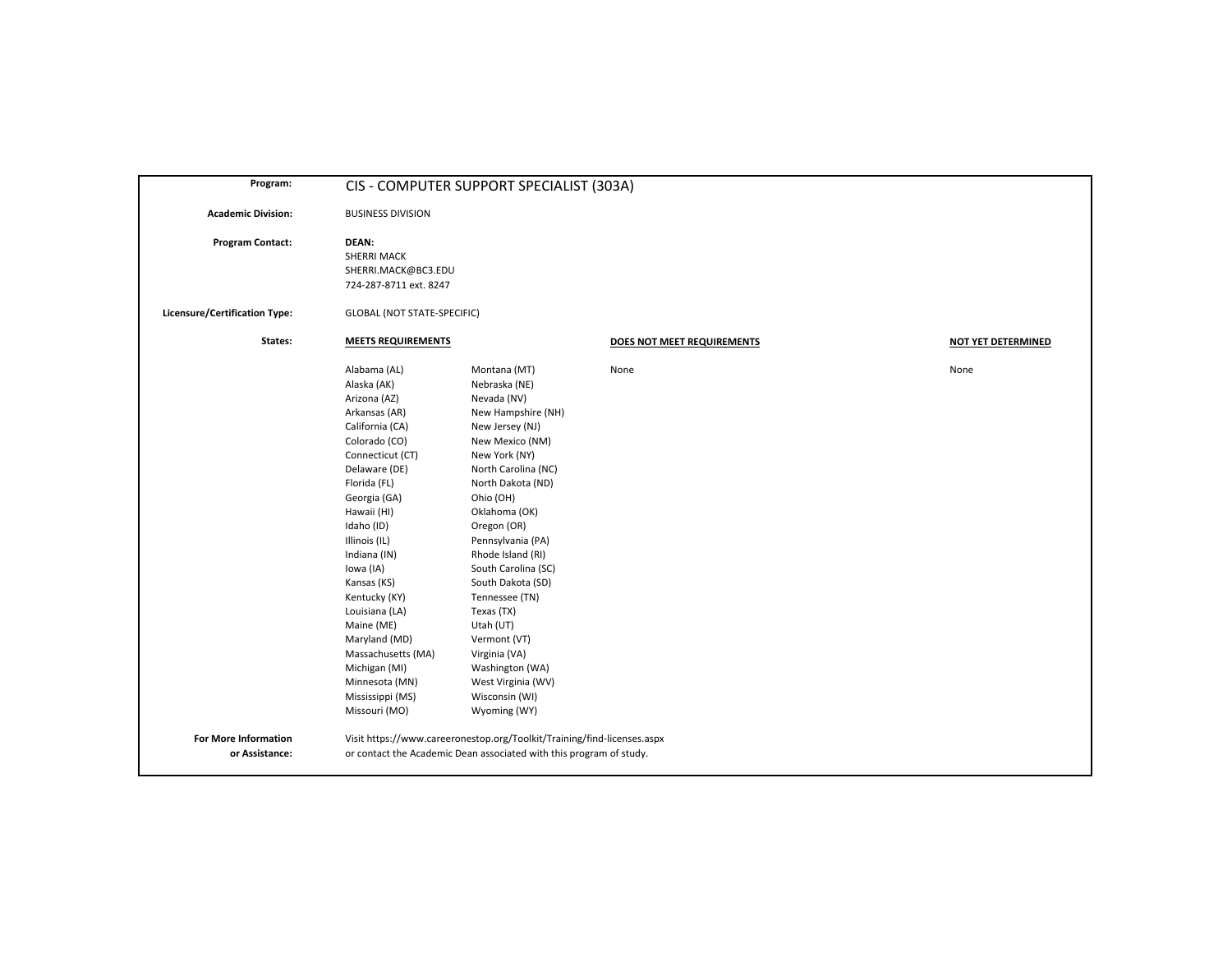| Program:                                      |                                                                                                                                                                                                                                                                                                                                                                                                                                 | CIS - PROGRAMMING SPECIALIST (303B)                                                                                                                                                                                                                                                                                                                                                                                                                               |                            |                           |
|-----------------------------------------------|---------------------------------------------------------------------------------------------------------------------------------------------------------------------------------------------------------------------------------------------------------------------------------------------------------------------------------------------------------------------------------------------------------------------------------|-------------------------------------------------------------------------------------------------------------------------------------------------------------------------------------------------------------------------------------------------------------------------------------------------------------------------------------------------------------------------------------------------------------------------------------------------------------------|----------------------------|---------------------------|
| <b>Academic Division:</b>                     | <b>BUSINESS DIVISION</b>                                                                                                                                                                                                                                                                                                                                                                                                        |                                                                                                                                                                                                                                                                                                                                                                                                                                                                   |                            |                           |
| <b>Program Contact:</b>                       | <b>DEAN:</b><br><b>SHERRI MACK</b><br>SHERRI.MACK@BC3.EDU<br>724-287-8711 ext. 8247                                                                                                                                                                                                                                                                                                                                             |                                                                                                                                                                                                                                                                                                                                                                                                                                                                   |                            |                           |
| <b>Licensure/Certification Type:</b>          | <b>GLOBAL (NOT STATE-SPECIFIC)</b>                                                                                                                                                                                                                                                                                                                                                                                              |                                                                                                                                                                                                                                                                                                                                                                                                                                                                   |                            |                           |
| States:                                       | <b>MEETS REQUIREMENTS</b>                                                                                                                                                                                                                                                                                                                                                                                                       |                                                                                                                                                                                                                                                                                                                                                                                                                                                                   | DOES NOT MEET REQUIREMENTS | <b>NOT YET DETERMINED</b> |
|                                               | Alabama (AL)<br>Alaska (AK)<br>Arizona (AZ)<br>Arkansas (AR)<br>California (CA)<br>Colorado (CO)<br>Connecticut (CT)<br>Delaware (DE)<br>Florida (FL)<br>Georgia (GA)<br>Hawaii (HI)<br>Idaho (ID)<br>Illinois (IL)<br>Indiana (IN)<br>lowa (IA)<br>Kansas (KS)<br>Kentucky (KY)<br>Louisiana (LA)<br>Maine (ME)<br>Maryland (MD)<br>Massachusetts (MA)<br>Michigan (MI)<br>Minnesota (MN)<br>Mississippi (MS)<br>Missouri (MO) | Montana (MT)<br>Nebraska (NE)<br>Nevada (NV)<br>New Hampshire (NH)<br>New Jersey (NJ)<br>New Mexico (NM)<br>New York (NY)<br>North Carolina (NC)<br>North Dakota (ND)<br>Ohio (OH)<br>Oklahoma (OK)<br>Oregon (OR)<br>Pennsylvania (PA)<br>Rhode Island (RI)<br>South Carolina (SC)<br>South Dakota (SD)<br>Tennessee (TN)<br>Texas (TX)<br>Utah (UT)<br>Vermont (VT)<br>Virginia (VA)<br>Washington (WA)<br>West Virginia (WV)<br>Wisconsin (WI)<br>Wyoming (WY) | None                       | None                      |
| <b>For More Information</b><br>or Assistance: |                                                                                                                                                                                                                                                                                                                                                                                                                                 | Visit https://www.careeronestop.org/Toolkit/Training/find-licenses.aspx<br>or contact the Academic Dean associated with this program of study.                                                                                                                                                                                                                                                                                                                    |                            |                           |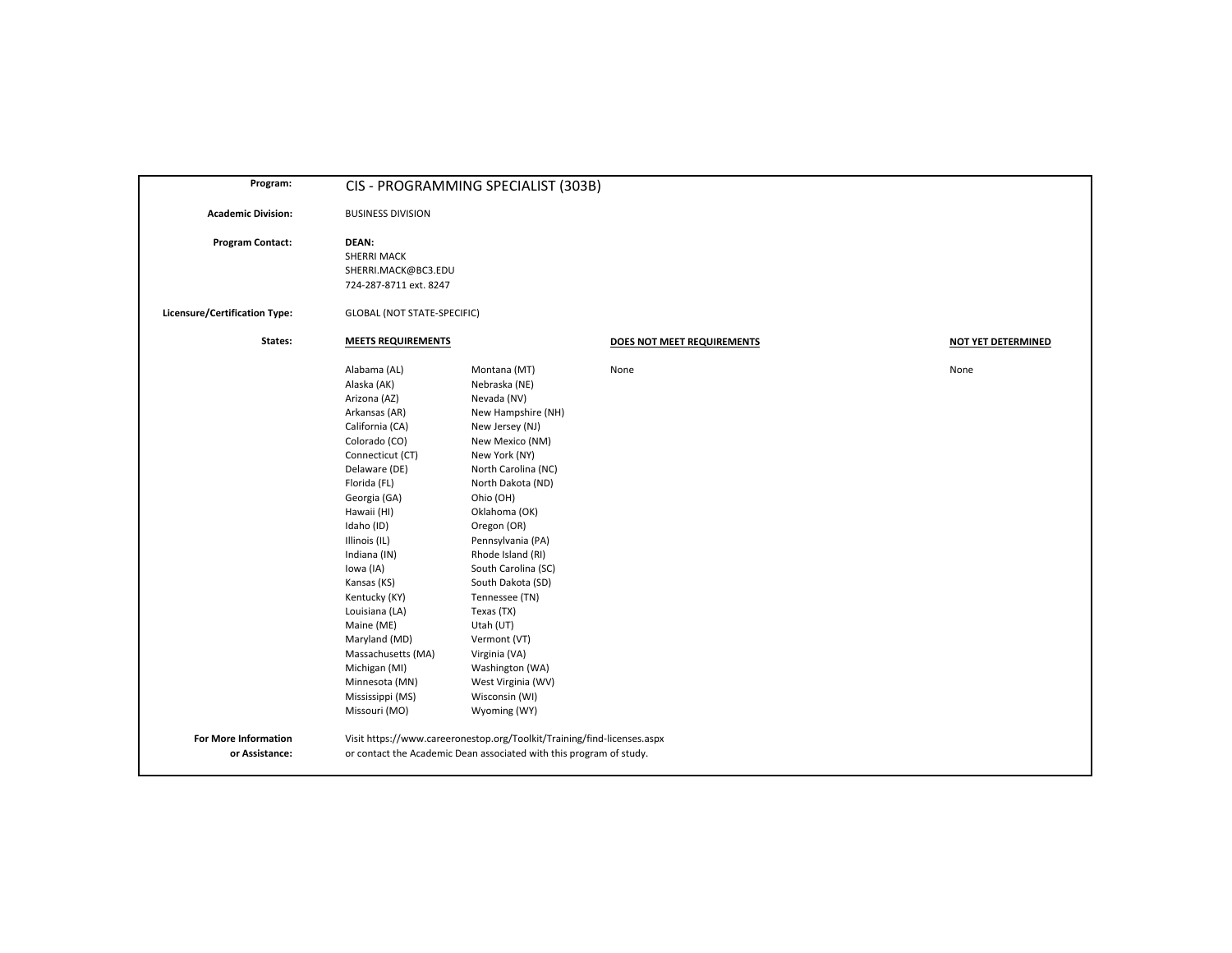| Program:                                      |                                                                                                                                                                                                                                                                                                                                                                                                                                 | CIS - NETWORK ADMINISTRATION (303E)                                                                                                                                                                                                                                                                                                                                                                                                                               |                            |                           |
|-----------------------------------------------|---------------------------------------------------------------------------------------------------------------------------------------------------------------------------------------------------------------------------------------------------------------------------------------------------------------------------------------------------------------------------------------------------------------------------------|-------------------------------------------------------------------------------------------------------------------------------------------------------------------------------------------------------------------------------------------------------------------------------------------------------------------------------------------------------------------------------------------------------------------------------------------------------------------|----------------------------|---------------------------|
| <b>Academic Division:</b>                     | <b>BUSINESS DIVISION</b>                                                                                                                                                                                                                                                                                                                                                                                                        |                                                                                                                                                                                                                                                                                                                                                                                                                                                                   |                            |                           |
| <b>Program Contact:</b>                       | <b>DEAN:</b><br><b>SHERRI MACK</b><br>SHERRI.MACK@BC3.EDU<br>724-287-8711 ext. 8247                                                                                                                                                                                                                                                                                                                                             |                                                                                                                                                                                                                                                                                                                                                                                                                                                                   |                            |                           |
| Licensure/Certification Type:                 | <b>GLOBAL (NOT STATE-SPECIFIC)</b>                                                                                                                                                                                                                                                                                                                                                                                              |                                                                                                                                                                                                                                                                                                                                                                                                                                                                   |                            |                           |
| States:                                       | <b>MEETS REQUIREMENTS</b>                                                                                                                                                                                                                                                                                                                                                                                                       |                                                                                                                                                                                                                                                                                                                                                                                                                                                                   | DOES NOT MEET REQUIREMENTS | <b>NOT YET DETERMINED</b> |
|                                               | Alabama (AL)<br>Alaska (AK)<br>Arizona (AZ)<br>Arkansas (AR)<br>California (CA)<br>Colorado (CO)<br>Connecticut (CT)<br>Delaware (DE)<br>Florida (FL)<br>Georgia (GA)<br>Hawaii (HI)<br>Idaho (ID)<br>Illinois (IL)<br>Indiana (IN)<br>lowa (IA)<br>Kansas (KS)<br>Kentucky (KY)<br>Louisiana (LA)<br>Maine (ME)<br>Maryland (MD)<br>Massachusetts (MA)<br>Michigan (MI)<br>Minnesota (MN)<br>Mississippi (MS)<br>Missouri (MO) | Montana (MT)<br>Nebraska (NE)<br>Nevada (NV)<br>New Hampshire (NH)<br>New Jersey (NJ)<br>New Mexico (NM)<br>New York (NY)<br>North Carolina (NC)<br>North Dakota (ND)<br>Ohio (OH)<br>Oklahoma (OK)<br>Oregon (OR)<br>Pennsylvania (PA)<br>Rhode Island (RI)<br>South Carolina (SC)<br>South Dakota (SD)<br>Tennessee (TN)<br>Texas (TX)<br>Utah (UT)<br>Vermont (VT)<br>Virginia (VA)<br>Washington (WA)<br>West Virginia (WV)<br>Wisconsin (WI)<br>Wyoming (WY) | None                       | None                      |
| <b>For More Information</b><br>or Assistance: |                                                                                                                                                                                                                                                                                                                                                                                                                                 | Visit https://www.careeronestop.org/Toolkit/Training/find-licenses.aspx<br>or contact the Academic Dean associated with this program of study.                                                                                                                                                                                                                                                                                                                    |                            |                           |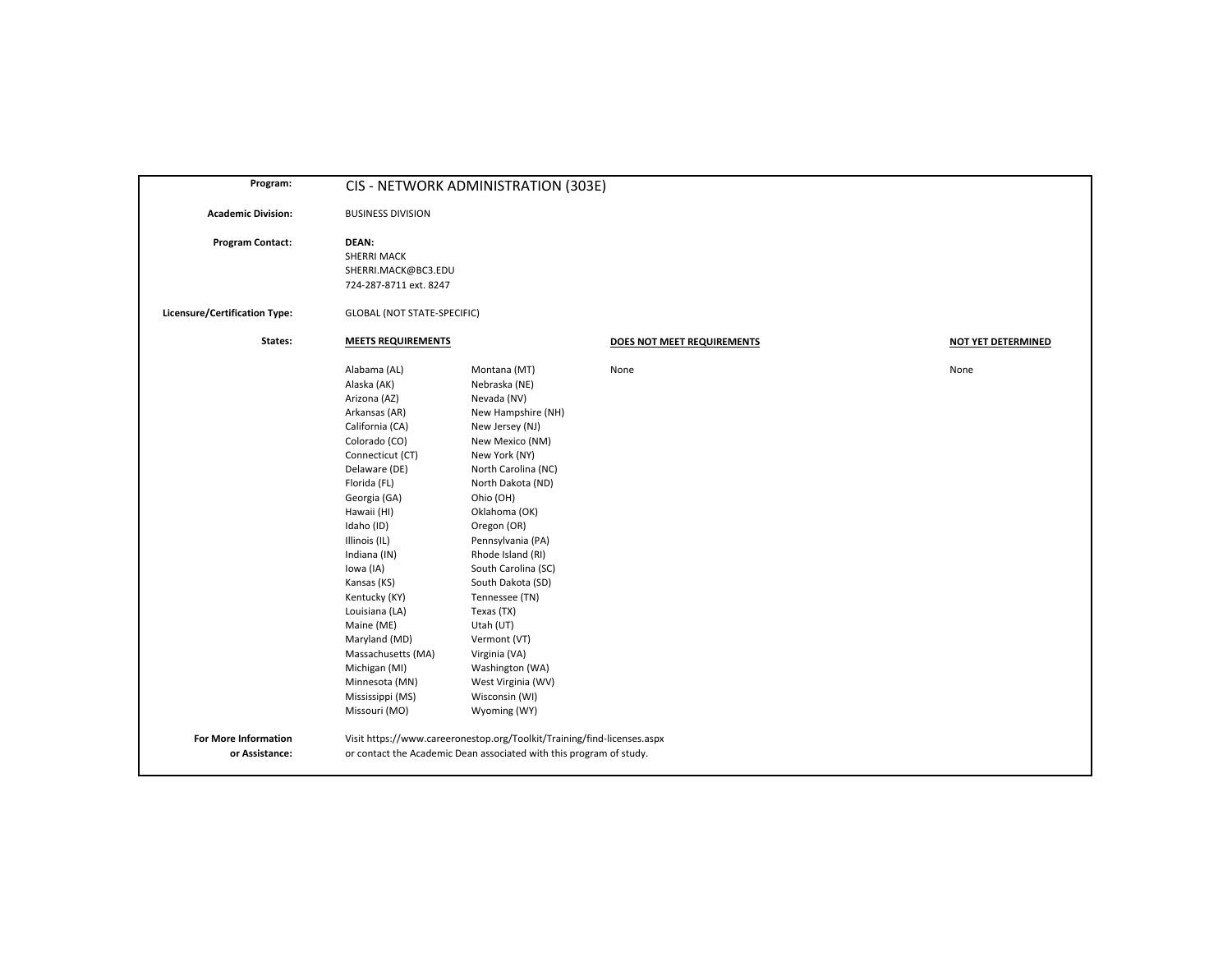| Program:                             | EARLY CHILDHOOD EDUCATION - PRE K-4 (112)                                                  |                            |                                                                                                                                                                                                                                                                                                                                                                                                                                 |                                                                                                                                                                                                                                                                                                                                                                                                                                              |
|--------------------------------------|--------------------------------------------------------------------------------------------|----------------------------|---------------------------------------------------------------------------------------------------------------------------------------------------------------------------------------------------------------------------------------------------------------------------------------------------------------------------------------------------------------------------------------------------------------------------------|----------------------------------------------------------------------------------------------------------------------------------------------------------------------------------------------------------------------------------------------------------------------------------------------------------------------------------------------------------------------------------------------------------------------------------------------|
| <b>Academic Division:</b>            | EDUCATION AND BEHAVIORAL SCIENCE                                                           |                            |                                                                                                                                                                                                                                                                                                                                                                                                                                 |                                                                                                                                                                                                                                                                                                                                                                                                                                              |
| <b>Program Contact:</b>              | <b>DEAN:</b><br>DR. NICHOL ZAGINAYLO<br>NICHOL.ZAGINAYLO@BC3.EDU<br>724-287-8711 ext. 8338 |                            |                                                                                                                                                                                                                                                                                                                                                                                                                                 |                                                                                                                                                                                                                                                                                                                                                                                                                                              |
| <b>Licensure/Certification Type:</b> | STATE-SPECIFIC                                                                             |                            |                                                                                                                                                                                                                                                                                                                                                                                                                                 |                                                                                                                                                                                                                                                                                                                                                                                                                                              |
| States:                              | <b>MEETS REQUIREMENTS</b>                                                                  | DOES NOT MEET REQUIREMENTS | <b>NOT YET DETERMINED</b>                                                                                                                                                                                                                                                                                                                                                                                                       |                                                                                                                                                                                                                                                                                                                                                                                                                                              |
|                                      | Pennsylvania (PA)                                                                          | None                       | Alabama (AL)<br>Alaska (AK)<br>Arizona (AZ)<br>Arkansas (AR)<br>California (CA)<br>Colorado (CO)<br>Connecticut (CT)<br>Delaware (DE)<br>Florida (FL)<br>Georgia (GA)<br>Hawaii (HI)<br>Idaho (ID)<br>Illinois (IL)<br>Indiana (IN)<br>Iowa (IA)<br>Kansas (KS)<br>Kentucky (KY)<br>Louisiana (LA)<br>Maine (ME)<br>Maryland (MD)<br>Massachusetts (MA)<br>Michigan (MI)<br>Minnesota (MN)<br>Mississippi (MS)<br>Missouri (MO) | Montana (MT)<br>Nebraska (NE)<br>Nevada (NV)<br>New Hampshire (NH)<br>New Jersey (NJ)<br>New Mexico (NM)<br>New York (NY)<br>North Carolina (NC)<br>North Dakota (ND)<br>Ohio (OH)<br>Oklahoma (OK)<br>Oregon (OR)<br>Rhode Island (RI)<br>South Carolina (SC)<br>South Dakota (SD)<br>Tennessee (TN)<br>Texas (TX)<br>Utah (UT)<br>Vermont (VT)<br>Virginia (VA)<br>Washington (WA)<br>West Virginia (WV)<br>Wisconsin (WI)<br>Wyoming (WY) |
| <b>For More Information</b>          | Visit https://www.careeronestop.org/Toolkit/Training/find-licenses.aspx                    |                            |                                                                                                                                                                                                                                                                                                                                                                                                                                 |                                                                                                                                                                                                                                                                                                                                                                                                                                              |

or contact the Academic Dean associated with this program of study.

**or Assistance:**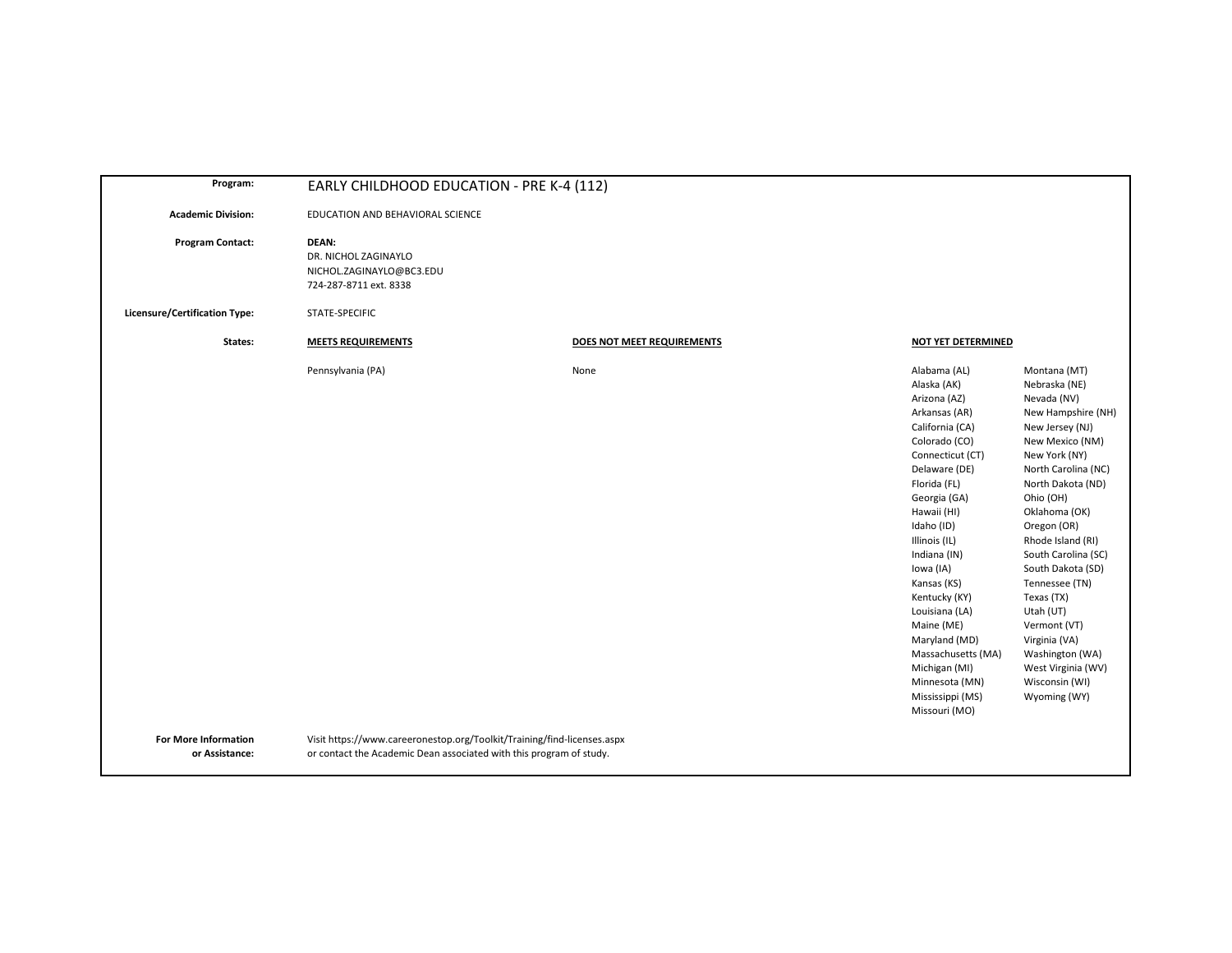| Program:                             | <b>EMERGENCY SERVICES - EMS OPTION (265B)</b>                               |                            |                                                                                                                                                                                                                                                                                                                                                                                                                                                                                                                                                                                                                                                                                                                                                                                                                                                                                 |
|--------------------------------------|-----------------------------------------------------------------------------|----------------------------|---------------------------------------------------------------------------------------------------------------------------------------------------------------------------------------------------------------------------------------------------------------------------------------------------------------------------------------------------------------------------------------------------------------------------------------------------------------------------------------------------------------------------------------------------------------------------------------------------------------------------------------------------------------------------------------------------------------------------------------------------------------------------------------------------------------------------------------------------------------------------------|
| <b>Academic Division:</b>            | <b>LIBERAL ARTS</b>                                                         |                            |                                                                                                                                                                                                                                                                                                                                                                                                                                                                                                                                                                                                                                                                                                                                                                                                                                                                                 |
| <b>Program Contact:</b>              | DEAN:<br>STEPHEN JOSEPH<br>STEPHEN.JOSEPH@BC3.EDU<br>724-287-8711 ext. 8336 |                            |                                                                                                                                                                                                                                                                                                                                                                                                                                                                                                                                                                                                                                                                                                                                                                                                                                                                                 |
| <b>Licensure/Certification Type:</b> | STATE-SPECIFIC                                                              |                            |                                                                                                                                                                                                                                                                                                                                                                                                                                                                                                                                                                                                                                                                                                                                                                                                                                                                                 |
| States:                              | <b>MEETS REQUIREMENTS</b>                                                   | DOES NOT MEET REQUIREMENTS | NOT YET DETERMINED                                                                                                                                                                                                                                                                                                                                                                                                                                                                                                                                                                                                                                                                                                                                                                                                                                                              |
|                                      | Pennsylvania (PA)                                                           | None                       | Montana (MT)<br>Alabama (AL)<br>Alaska (AK)<br>Nebraska (NE)<br>Nevada (NV)<br>Arizona (AZ)<br>Arkansas (AR)<br>New Hampshire (NH)<br>California (CA)<br>New Jersey (NJ)<br>Colorado (CO)<br>New Mexico (NM)<br>Connecticut (CT)<br>New York (NY)<br>North Carolina (NC)<br>Delaware (DE)<br>Florida (FL)<br>North Dakota (ND)<br>Georgia (GA)<br>Ohio (OH)<br>Hawaii (HI)<br>Oklahoma (OK)<br>Idaho (ID)<br>Oregon (OR)<br>Rhode Island (RI)<br>Illinois (IL)<br>South Carolina (SC)<br>Indiana (IN)<br>Iowa (IA)<br>South Dakota (SD)<br>Tennessee (TN)<br>Kansas (KS)<br>Texas (TX)<br>Kentucky (KY)<br>Utah (UT)<br>Louisiana (LA)<br>Maine (ME)<br>Vermont (VT)<br>Maryland (MD)<br>Virginia (VA)<br>Washington (WA)<br>Massachusetts (MA)<br>Michigan (MI)<br>West Virginia (WV)<br>Minnesota (MN)<br>Wisconsin (WI)<br>Mississippi (MS)<br>Wyoming (WY)<br>Missouri (MO) |
| <b>For More Information</b>          | Visit https://www.careeronestop.org/Toolkit/Training/find-licenses.aspx     |                            |                                                                                                                                                                                                                                                                                                                                                                                                                                                                                                                                                                                                                                                                                                                                                                                                                                                                                 |

or contact the Academic Dean associated with this program of study.

**or Assistance:**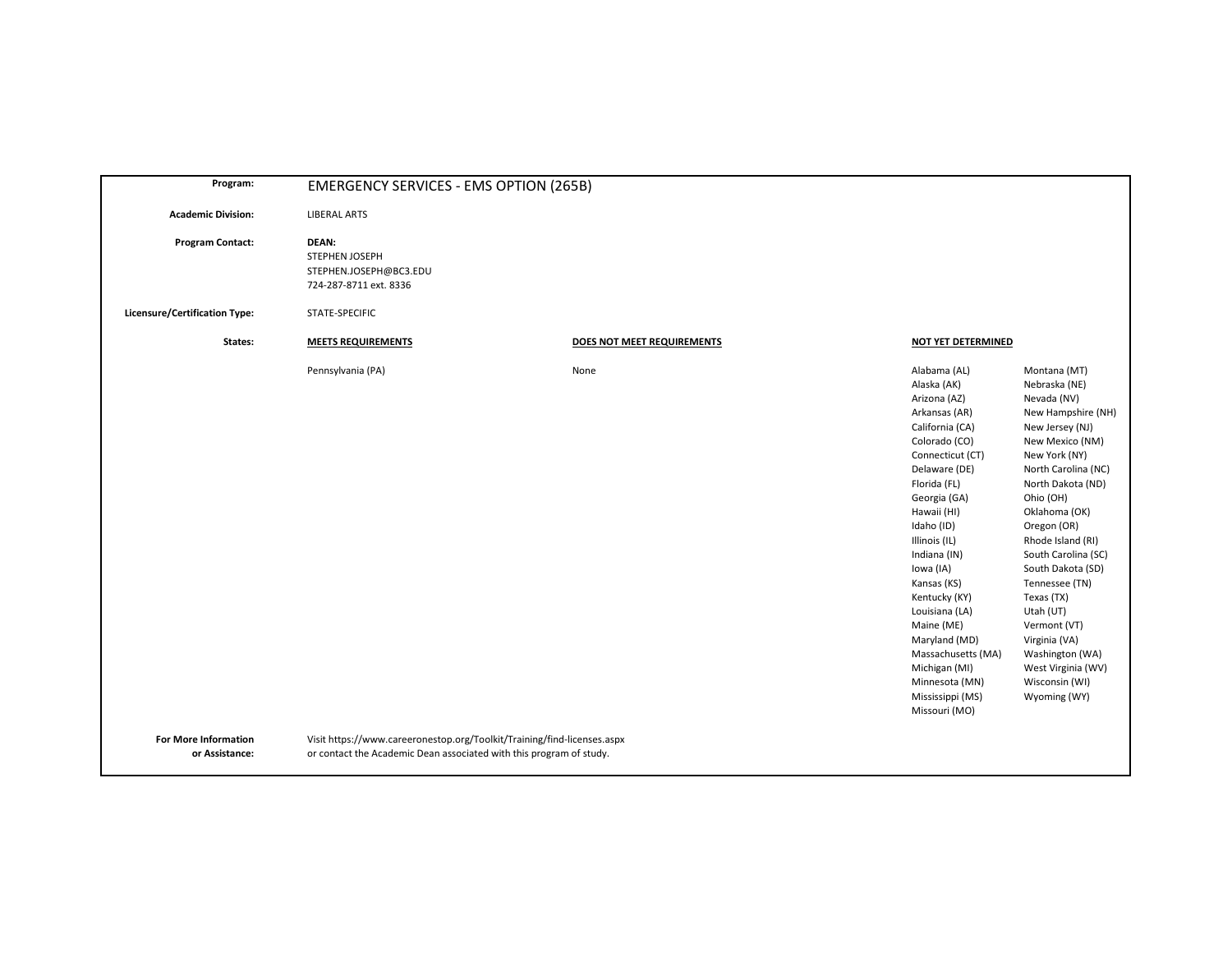| Program:                             | <b>EMERGENCY SERVICES - EMS OPTION (067A)</b>                               |                            |                                                                                                                                                                                                                                                                                                                                                                                                                                                                                                                                                                                                                                                                                                                                                                                                                                                                                 |
|--------------------------------------|-----------------------------------------------------------------------------|----------------------------|---------------------------------------------------------------------------------------------------------------------------------------------------------------------------------------------------------------------------------------------------------------------------------------------------------------------------------------------------------------------------------------------------------------------------------------------------------------------------------------------------------------------------------------------------------------------------------------------------------------------------------------------------------------------------------------------------------------------------------------------------------------------------------------------------------------------------------------------------------------------------------|
| <b>Academic Division:</b>            | <b>LIBERAL ARTS</b>                                                         |                            |                                                                                                                                                                                                                                                                                                                                                                                                                                                                                                                                                                                                                                                                                                                                                                                                                                                                                 |
| <b>Program Contact:</b>              | DEAN:<br>STEPHEN JOSEPH<br>STEPHEN.JOSEPH@BC3.EDU<br>724-287-8711 ext. 8336 |                            |                                                                                                                                                                                                                                                                                                                                                                                                                                                                                                                                                                                                                                                                                                                                                                                                                                                                                 |
| <b>Licensure/Certification Type:</b> | STATE-SPECIFIC                                                              |                            |                                                                                                                                                                                                                                                                                                                                                                                                                                                                                                                                                                                                                                                                                                                                                                                                                                                                                 |
| States:                              | <b>MEETS REQUIREMENTS</b>                                                   | DOES NOT MEET REQUIREMENTS | NOT YET DETERMINED                                                                                                                                                                                                                                                                                                                                                                                                                                                                                                                                                                                                                                                                                                                                                                                                                                                              |
|                                      | Pennsylvania (PA)                                                           | None                       | Montana (MT)<br>Alabama (AL)<br>Alaska (AK)<br>Nebraska (NE)<br>Nevada (NV)<br>Arizona (AZ)<br>Arkansas (AR)<br>New Hampshire (NH)<br>California (CA)<br>New Jersey (NJ)<br>Colorado (CO)<br>New Mexico (NM)<br>Connecticut (CT)<br>New York (NY)<br>North Carolina (NC)<br>Delaware (DE)<br>Florida (FL)<br>North Dakota (ND)<br>Georgia (GA)<br>Ohio (OH)<br>Hawaii (HI)<br>Oklahoma (OK)<br>Idaho (ID)<br>Oregon (OR)<br>Rhode Island (RI)<br>Illinois (IL)<br>South Carolina (SC)<br>Indiana (IN)<br>Iowa (IA)<br>South Dakota (SD)<br>Tennessee (TN)<br>Kansas (KS)<br>Texas (TX)<br>Kentucky (KY)<br>Utah (UT)<br>Louisiana (LA)<br>Maine (ME)<br>Vermont (VT)<br>Maryland (MD)<br>Virginia (VA)<br>Washington (WA)<br>Massachusetts (MA)<br>Michigan (MI)<br>West Virginia (WV)<br>Minnesota (MN)<br>Wisconsin (WI)<br>Mississippi (MS)<br>Wyoming (WY)<br>Missouri (MO) |
| <b>For More Information</b>          | Visit https://www.careeronestop.org/Toolkit/Training/find-licenses.aspx     |                            |                                                                                                                                                                                                                                                                                                                                                                                                                                                                                                                                                                                                                                                                                                                                                                                                                                                                                 |

or contact the Academic Dean associated with this program of study.

**or Assistance:**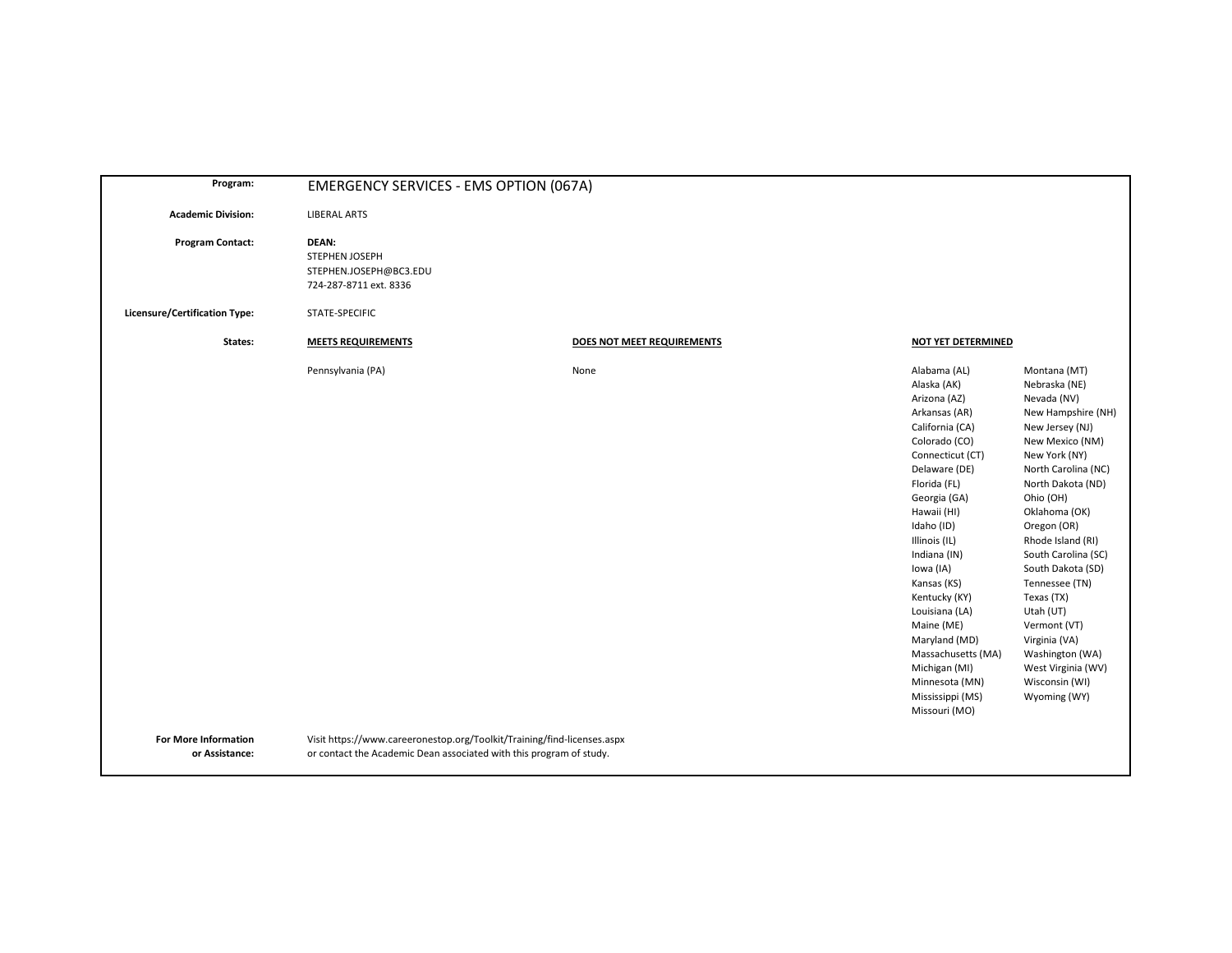| Program:                                      | <b>EMERGENCY SERVICES - POLICE SERVICES OPTION (265A)</b>                                                                                      |                            |                                                                                                                                                                                                                                                                                                                                                                                                                                 |                                                                                                                                                                                                                                                                                                                                                                                                                                              |
|-----------------------------------------------|------------------------------------------------------------------------------------------------------------------------------------------------|----------------------------|---------------------------------------------------------------------------------------------------------------------------------------------------------------------------------------------------------------------------------------------------------------------------------------------------------------------------------------------------------------------------------------------------------------------------------|----------------------------------------------------------------------------------------------------------------------------------------------------------------------------------------------------------------------------------------------------------------------------------------------------------------------------------------------------------------------------------------------------------------------------------------------|
| <b>Academic Division:</b>                     | <b>LIBERAL ARTS</b>                                                                                                                            |                            |                                                                                                                                                                                                                                                                                                                                                                                                                                 |                                                                                                                                                                                                                                                                                                                                                                                                                                              |
| <b>Program Contact:</b>                       | DEAN:<br>STEPHEN JOSEPH<br>STEPHEN.JOSEPH@BC3.EDU<br>724-287-8711 ext. 8336                                                                    |                            |                                                                                                                                                                                                                                                                                                                                                                                                                                 |                                                                                                                                                                                                                                                                                                                                                                                                                                              |
| <b>Licensure/Certification Type:</b>          | STATE-SPECIFIC                                                                                                                                 |                            |                                                                                                                                                                                                                                                                                                                                                                                                                                 |                                                                                                                                                                                                                                                                                                                                                                                                                                              |
| States:                                       | <b>MEETS REQUIREMENTS</b>                                                                                                                      | DOES NOT MEET REQUIREMENTS | <b>NOT YET DETERMINED</b>                                                                                                                                                                                                                                                                                                                                                                                                       |                                                                                                                                                                                                                                                                                                                                                                                                                                              |
|                                               | Pennsylvania (PA)                                                                                                                              | None                       | Alabama (AL)<br>Alaska (AK)<br>Arizona (AZ)<br>Arkansas (AR)<br>California (CA)<br>Colorado (CO)<br>Connecticut (CT)<br>Delaware (DE)<br>Florida (FL)<br>Georgia (GA)<br>Hawaii (HI)<br>Idaho (ID)<br>Illinois (IL)<br>Indiana (IN)<br>Iowa (IA)<br>Kansas (KS)<br>Kentucky (KY)<br>Louisiana (LA)<br>Maine (ME)<br>Maryland (MD)<br>Massachusetts (MA)<br>Michigan (MI)<br>Minnesota (MN)<br>Mississippi (MS)<br>Missouri (MO) | Montana (MT)<br>Nebraska (NE)<br>Nevada (NV)<br>New Hampshire (NH)<br>New Jersey (NJ)<br>New Mexico (NM)<br>New York (NY)<br>North Carolina (NC)<br>North Dakota (ND)<br>Ohio (OH)<br>Oklahoma (OK)<br>Oregon (OR)<br>Rhode Island (RI)<br>South Carolina (SC)<br>South Dakota (SD)<br>Tennessee (TN)<br>Texas (TX)<br>Utah (UT)<br>Vermont (VT)<br>Virginia (VA)<br>Washington (WA)<br>West Virginia (WV)<br>Wisconsin (WI)<br>Wyoming (WY) |
| <b>For More Information</b><br>or Assistance: | Visit https://www.careeronestop.org/Toolkit/Training/find-licenses.aspx<br>or contact the Academic Dean associated with this program of study. |                            |                                                                                                                                                                                                                                                                                                                                                                                                                                 |                                                                                                                                                                                                                                                                                                                                                                                                                                              |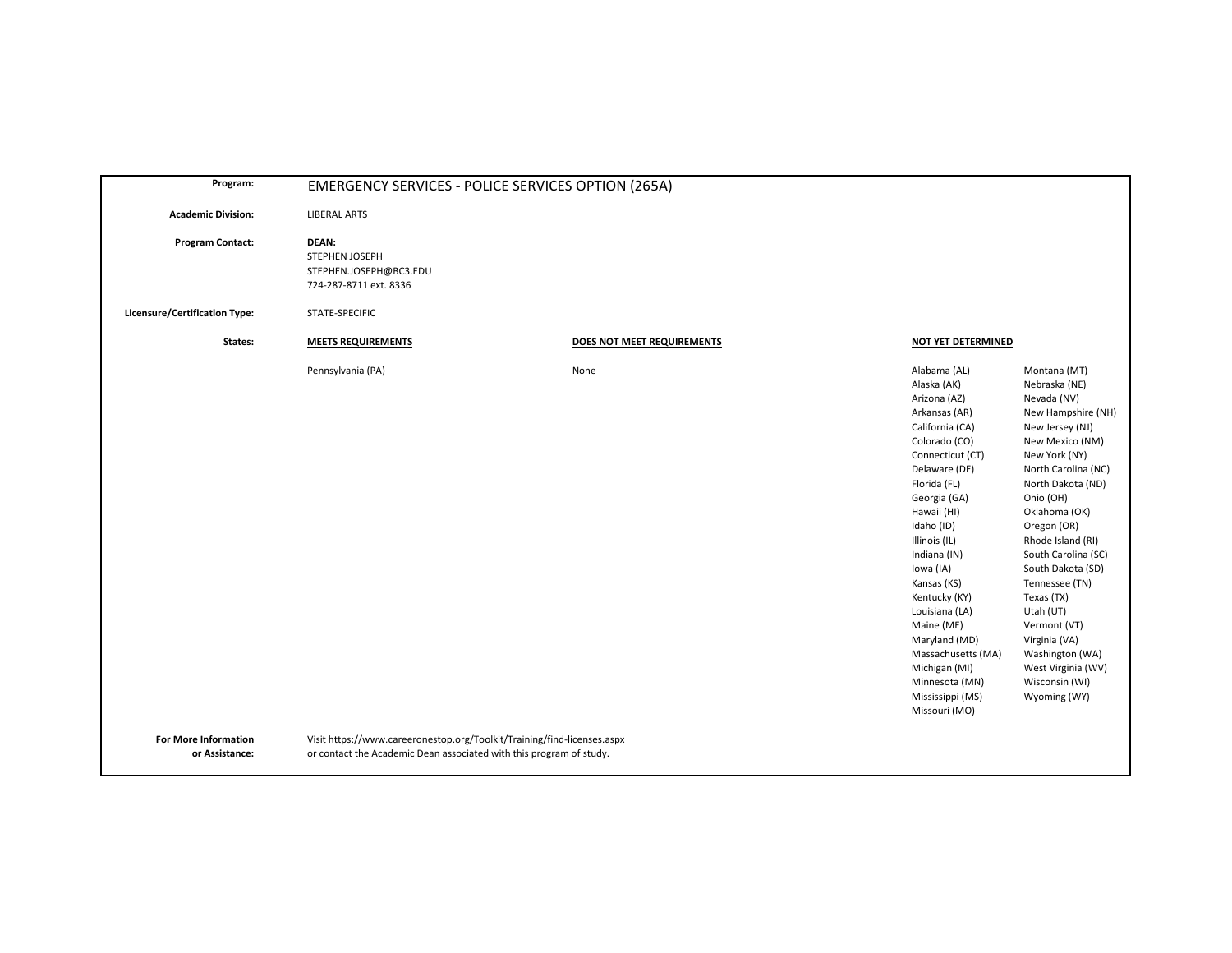| Program:                                      | HOSPITALITY MANAGEMENT (318)                                                                                                                   |                            |                                                                                                                                                                                                                                                                                                                                                                                                                                 |                                                                                                                                                                                                                                                                                                                                                                                                                                              |
|-----------------------------------------------|------------------------------------------------------------------------------------------------------------------------------------------------|----------------------------|---------------------------------------------------------------------------------------------------------------------------------------------------------------------------------------------------------------------------------------------------------------------------------------------------------------------------------------------------------------------------------------------------------------------------------|----------------------------------------------------------------------------------------------------------------------------------------------------------------------------------------------------------------------------------------------------------------------------------------------------------------------------------------------------------------------------------------------------------------------------------------------|
| <b>Academic Division:</b>                     | <b>BUSINESS DIVISION</b>                                                                                                                       |                            |                                                                                                                                                                                                                                                                                                                                                                                                                                 |                                                                                                                                                                                                                                                                                                                                                                                                                                              |
| <b>Program Contact:</b>                       | <b>DEAN:</b><br><b>SHERRI MACK</b><br>SHERRI.MACK@BC3.EDU<br>724-287-8711 ext. 8247                                                            |                            |                                                                                                                                                                                                                                                                                                                                                                                                                                 |                                                                                                                                                                                                                                                                                                                                                                                                                                              |
| <b>Licensure/Certification Type:</b>          | STATE-SPECIFIC                                                                                                                                 |                            |                                                                                                                                                                                                                                                                                                                                                                                                                                 |                                                                                                                                                                                                                                                                                                                                                                                                                                              |
| States:                                       | <b>MEETS REQUIREMENTS</b>                                                                                                                      | DOES NOT MEET REQUIREMENTS | <b>NOT YET DETERMINED</b>                                                                                                                                                                                                                                                                                                                                                                                                       |                                                                                                                                                                                                                                                                                                                                                                                                                                              |
|                                               | Pennsylvania (PA)                                                                                                                              | None                       | Alabama (AL)<br>Alaska (AK)<br>Arizona (AZ)<br>Arkansas (AR)<br>California (CA)<br>Colorado (CO)<br>Connecticut (CT)<br>Delaware (DE)<br>Florida (FL)<br>Georgia (GA)<br>Hawaii (HI)<br>Idaho (ID)<br>Illinois (IL)<br>Indiana (IN)<br>Iowa (IA)<br>Kansas (KS)<br>Kentucky (KY)<br>Louisiana (LA)<br>Maine (ME)<br>Maryland (MD)<br>Massachusetts (MA)<br>Michigan (MI)<br>Minnesota (MN)<br>Mississippi (MS)<br>Missouri (MO) | Montana (MT)<br>Nebraska (NE)<br>Nevada (NV)<br>New Hampshire (NH)<br>New Jersey (NJ)<br>New Mexico (NM)<br>New York (NY)<br>North Carolina (NC)<br>North Dakota (ND)<br>Ohio (OH)<br>Oklahoma (OK)<br>Oregon (OR)<br>Rhode Island (RI)<br>South Carolina (SC)<br>South Dakota (SD)<br>Tennessee (TN)<br>Texas (TX)<br>Utah (UT)<br>Vermont (VT)<br>Virginia (VA)<br>Washington (WA)<br>West Virginia (WV)<br>Wisconsin (WI)<br>Wyoming (WY) |
| <b>For More Information</b><br>or Assistance: | Visit https://www.careeronestop.org/Toolkit/Training/find-licenses.aspx<br>or contact the Academic Dean associated with this program of study. |                            |                                                                                                                                                                                                                                                                                                                                                                                                                                 |                                                                                                                                                                                                                                                                                                                                                                                                                                              |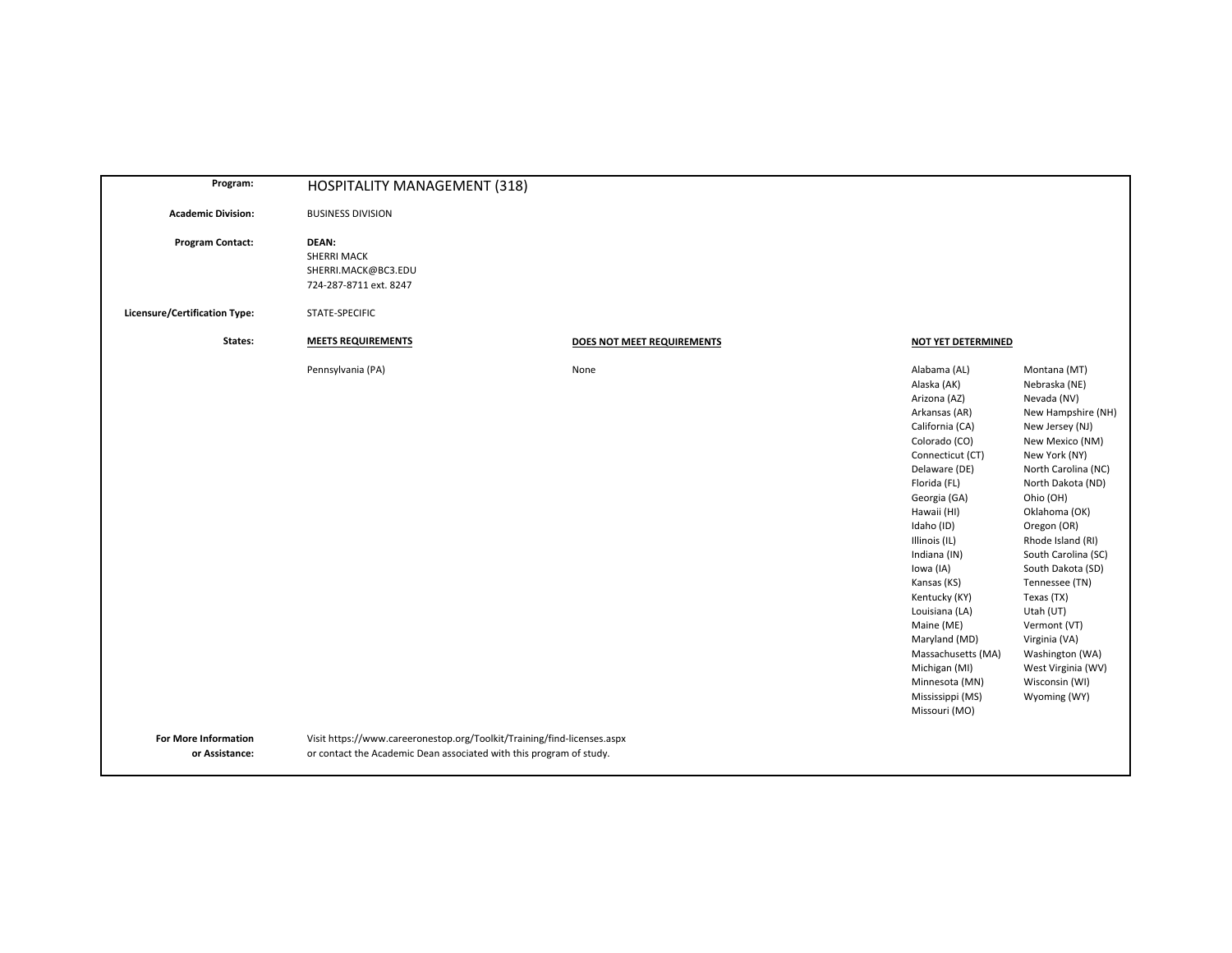| Program:                                      |                                                                                                                                                | HOSPITALITY MANAGEMENT - MEETING & EVENT PLANNING (018) |                                                                                                                                                                                                                                                                                                                                                                                                                                 |                                                                                                                                                                                                                                                                                                                                                                                                                                              |
|-----------------------------------------------|------------------------------------------------------------------------------------------------------------------------------------------------|---------------------------------------------------------|---------------------------------------------------------------------------------------------------------------------------------------------------------------------------------------------------------------------------------------------------------------------------------------------------------------------------------------------------------------------------------------------------------------------------------|----------------------------------------------------------------------------------------------------------------------------------------------------------------------------------------------------------------------------------------------------------------------------------------------------------------------------------------------------------------------------------------------------------------------------------------------|
| <b>Academic Division:</b>                     | <b>BUSINESS DIVISION</b>                                                                                                                       |                                                         |                                                                                                                                                                                                                                                                                                                                                                                                                                 |                                                                                                                                                                                                                                                                                                                                                                                                                                              |
| <b>Program Contact:</b>                       | DEAN:<br><b>SHERRI MACK</b><br>SHERRI.MACK@BC3.EDU<br>724-287-8711 ext. 8247                                                                   |                                                         |                                                                                                                                                                                                                                                                                                                                                                                                                                 |                                                                                                                                                                                                                                                                                                                                                                                                                                              |
| Licensure/Certification Type:                 | STATE-SPECIFIC                                                                                                                                 |                                                         |                                                                                                                                                                                                                                                                                                                                                                                                                                 |                                                                                                                                                                                                                                                                                                                                                                                                                                              |
| States:                                       | <b>MEETS REQUIREMENTS</b>                                                                                                                      | DOES NOT MEET REQUIREMENTS                              | NOT YET DETERMINED                                                                                                                                                                                                                                                                                                                                                                                                              |                                                                                                                                                                                                                                                                                                                                                                                                                                              |
|                                               | Pennsylvania (PA)                                                                                                                              | None                                                    | Alabama (AL)<br>Alaska (AK)<br>Arizona (AZ)<br>Arkansas (AR)<br>California (CA)<br>Colorado (CO)<br>Connecticut (CT)<br>Delaware (DE)<br>Florida (FL)<br>Georgia (GA)<br>Hawaii (HI)<br>Idaho (ID)<br>Illinois (IL)<br>Indiana (IN)<br>lowa (IA)<br>Kansas (KS)<br>Kentucky (KY)<br>Louisiana (LA)<br>Maine (ME)<br>Maryland (MD)<br>Massachusetts (MA)<br>Michigan (MI)<br>Minnesota (MN)<br>Mississippi (MS)<br>Missouri (MO) | Montana (MT)<br>Nebraska (NE)<br>Nevada (NV)<br>New Hampshire (NH)<br>New Jersey (NJ)<br>New Mexico (NM)<br>New York (NY)<br>North Carolina (NC)<br>North Dakota (ND)<br>Ohio (OH)<br>Oklahoma (OK)<br>Oregon (OR)<br>Rhode Island (RI)<br>South Carolina (SC)<br>South Dakota (SD)<br>Tennessee (TN)<br>Texas (TX)<br>Utah (UT)<br>Vermont (VT)<br>Virginia (VA)<br>Washington (WA)<br>West Virginia (WV)<br>Wisconsin (WI)<br>Wyoming (WY) |
| <b>For More Information</b><br>or Assistance: | Visit https://www.careeronestop.org/Toolkit/Training/find-licenses.aspx<br>or contact the Academic Dean associated with this program of study. |                                                         |                                                                                                                                                                                                                                                                                                                                                                                                                                 |                                                                                                                                                                                                                                                                                                                                                                                                                                              |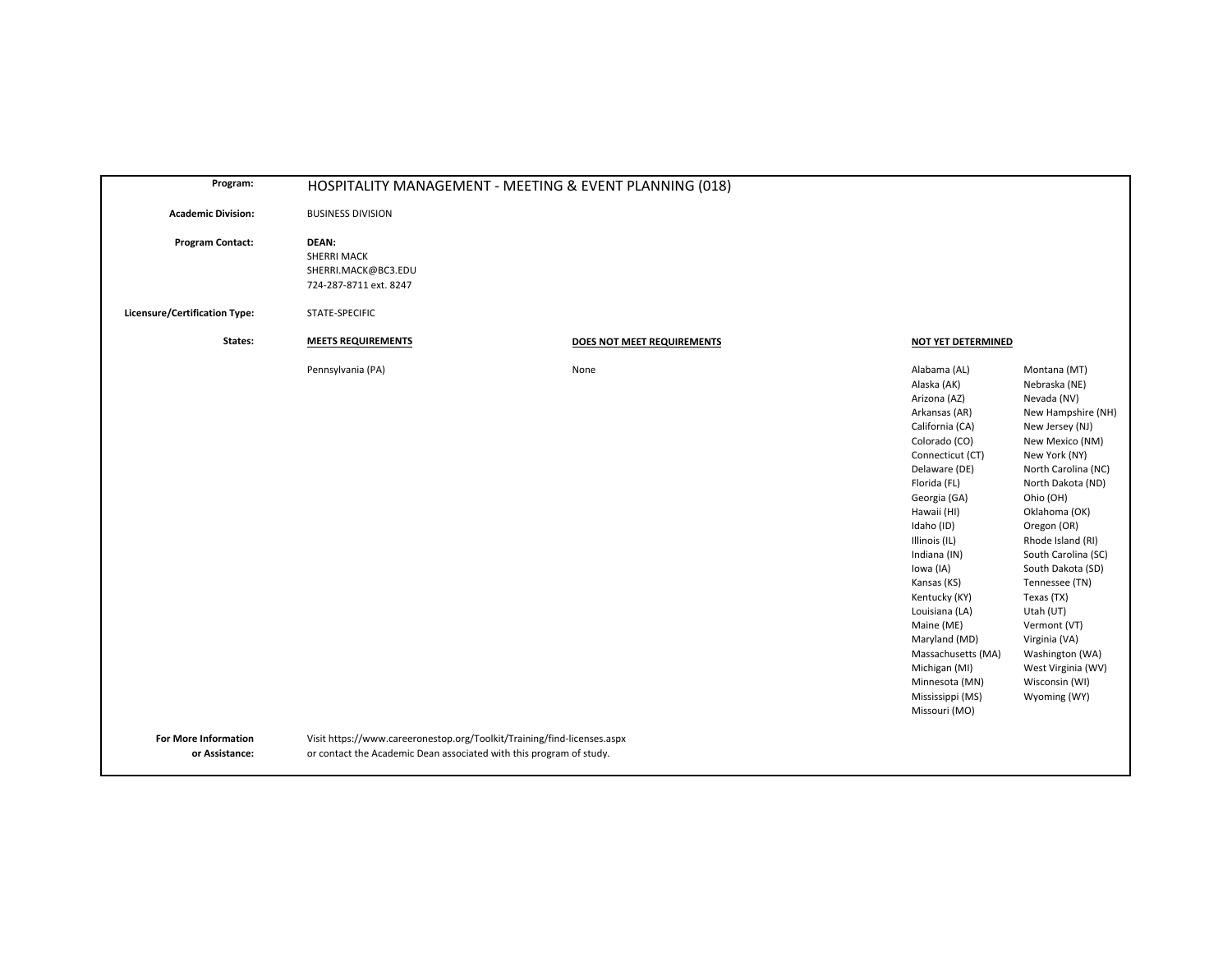| Program:                                      | MASSAGE THERAPY - CERTIFICATE OF ACHIEVEMENT (050)                                                                                             |                                                                                                 |                                                                                                                                                                                                                                                                                                                                                                                                                                                                                                                                                                                                                                                                                                                                                                                                                                                                                 |  |
|-----------------------------------------------|------------------------------------------------------------------------------------------------------------------------------------------------|-------------------------------------------------------------------------------------------------|---------------------------------------------------------------------------------------------------------------------------------------------------------------------------------------------------------------------------------------------------------------------------------------------------------------------------------------------------------------------------------------------------------------------------------------------------------------------------------------------------------------------------------------------------------------------------------------------------------------------------------------------------------------------------------------------------------------------------------------------------------------------------------------------------------------------------------------------------------------------------------|--|
| <b>Academic Division:</b>                     | NURSING AND ALLIED HEALTH DIVISION                                                                                                             |                                                                                                 |                                                                                                                                                                                                                                                                                                                                                                                                                                                                                                                                                                                                                                                                                                                                                                                                                                                                                 |  |
| <b>Program Contact:</b>                       | <b>DEAN:</b><br>DR. PATRICIA ANNEAR<br>PATRICIA.ANNEAR@BC3.EDU<br>724-287-8711 ext. 8275                                                       | <b>ASSISTANT DEAN:</b><br><b>JULIA CARNEY</b><br>JULIA.CARNEY@BC3.EDU<br>724-287-8711 ext. 8362 |                                                                                                                                                                                                                                                                                                                                                                                                                                                                                                                                                                                                                                                                                                                                                                                                                                                                                 |  |
| <b>Licensure/Certification Type:</b>          | STATE-SPECIFIC                                                                                                                                 |                                                                                                 |                                                                                                                                                                                                                                                                                                                                                                                                                                                                                                                                                                                                                                                                                                                                                                                                                                                                                 |  |
| States:                                       | <b>MEETS REQUIREMENTS</b>                                                                                                                      | DOES NOT MEET REQUIREMENTS                                                                      | <b>NOT YET DETERMINED</b>                                                                                                                                                                                                                                                                                                                                                                                                                                                                                                                                                                                                                                                                                                                                                                                                                                                       |  |
|                                               | Pennsylvania (PA)                                                                                                                              | None                                                                                            | Montana (MT)<br>Alabama (AL)<br>Alaska (AK)<br>Nebraska (NE)<br>Arizona (AZ)<br>Nevada (NV)<br>Arkansas (AR)<br>New Hampshire (NH)<br>New Jersey (NJ)<br>California (CA)<br>Colorado (CO)<br>New Mexico (NM)<br>New York (NY)<br>Connecticut (CT)<br>Delaware (DE)<br>North Carolina (NC)<br>Florida (FL)<br>North Dakota (ND)<br>Ohio (OH)<br>Georgia (GA)<br>Hawaii (HI)<br>Oklahoma (OK)<br>Idaho (ID)<br>Oregon (OR)<br>Rhode Island (RI)<br>Illinois (IL)<br>South Carolina (SC)<br>Indiana (IN)<br>Iowa (IA)<br>South Dakota (SD)<br>Kansas (KS)<br>Tennessee (TN)<br>Kentucky (KY)<br>Texas (TX)<br>Louisiana (LA)<br>Utah (UT)<br>Vermont (VT)<br>Maine (ME)<br>Maryland (MD)<br>Virginia (VA)<br>Washington (WA)<br>Massachusetts (MA)<br>Michigan (MI)<br>West Virginia (WV)<br>Minnesota (MN)<br>Wisconsin (WI)<br>Mississippi (MS)<br>Wyoming (WY)<br>Missouri (MO) |  |
| <b>For More Information</b><br>or Assistance: | Visit https://www.careeronestop.org/Toolkit/Training/find-licenses.aspx<br>or contact the Academic Dean associated with this program of study. |                                                                                                 |                                                                                                                                                                                                                                                                                                                                                                                                                                                                                                                                                                                                                                                                                                                                                                                                                                                                                 |  |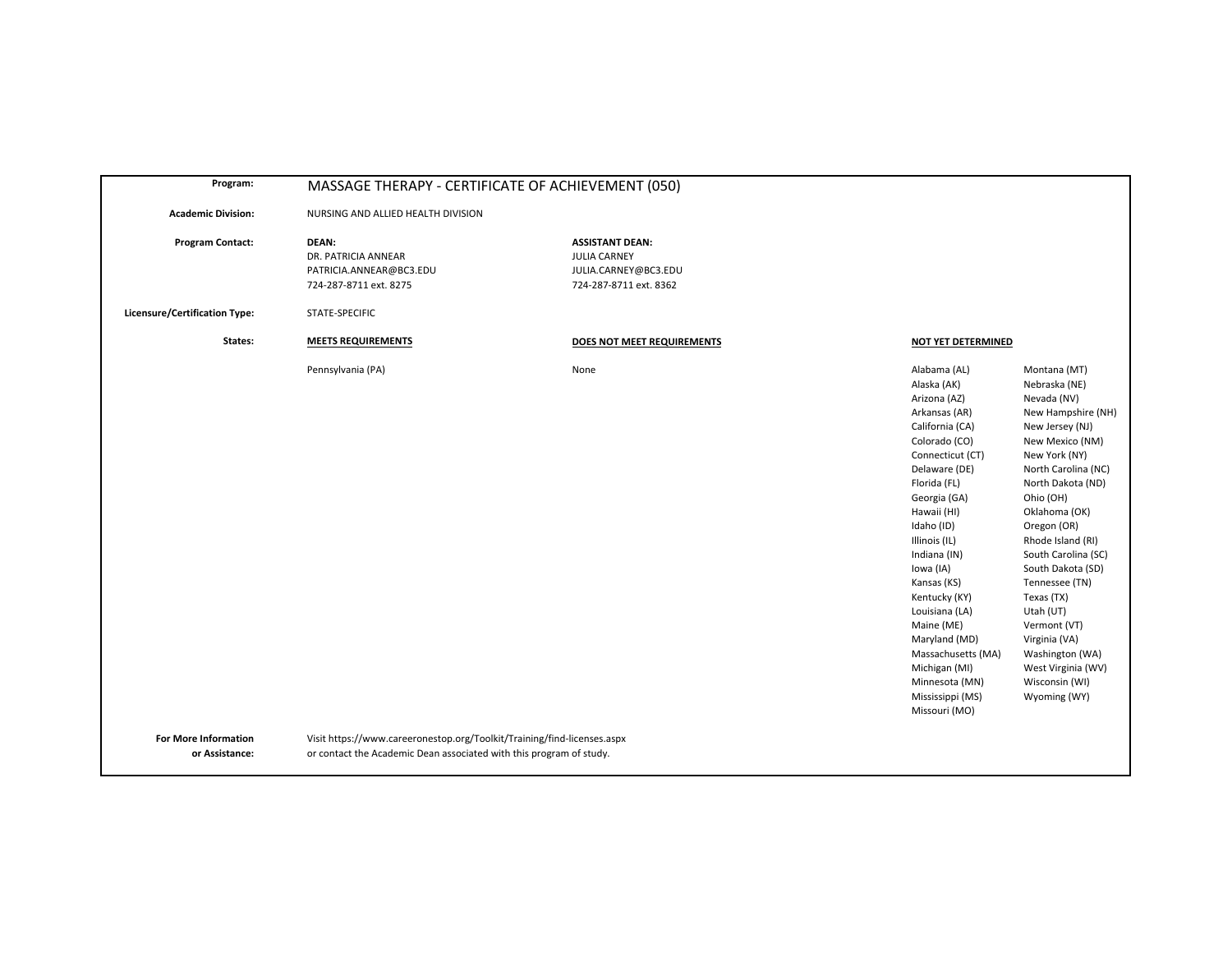| Program:                                      | MEDICAL ASSISTANT (212)                                                                                                                                                                                                                                                                                                                                                                                                         |                                                                                                                                                                                                                                                                                                                                                                                                                                                                   |                                                                                                 |                           |
|-----------------------------------------------|---------------------------------------------------------------------------------------------------------------------------------------------------------------------------------------------------------------------------------------------------------------------------------------------------------------------------------------------------------------------------------------------------------------------------------|-------------------------------------------------------------------------------------------------------------------------------------------------------------------------------------------------------------------------------------------------------------------------------------------------------------------------------------------------------------------------------------------------------------------------------------------------------------------|-------------------------------------------------------------------------------------------------|---------------------------|
| <b>Academic Division:</b>                     | NURSING AND ALLIED HEALTH DIVISION                                                                                                                                                                                                                                                                                                                                                                                              |                                                                                                                                                                                                                                                                                                                                                                                                                                                                   |                                                                                                 |                           |
| <b>Program Contact:</b>                       | <b>DEAN:</b><br>DR. PATRICIA ANNEAR<br>PATRICIA.ANNEAR@BC3.EDU<br>724-287-8711 ext. 8275                                                                                                                                                                                                                                                                                                                                        |                                                                                                                                                                                                                                                                                                                                                                                                                                                                   | <b>ASSISTANT DEAN:</b><br><b>JULIA CARNEY</b><br>JULIA.CARNEY@BC3.EDU<br>724-287-8711 ext. 8362 |                           |
| Licensure/Certification Type:                 | NATIONWIDE (NOT STATE-SPECIFIC)                                                                                                                                                                                                                                                                                                                                                                                                 |                                                                                                                                                                                                                                                                                                                                                                                                                                                                   |                                                                                                 |                           |
| States:                                       | <b>MEETS REQUIREMENTS</b>                                                                                                                                                                                                                                                                                                                                                                                                       |                                                                                                                                                                                                                                                                                                                                                                                                                                                                   | DOES NOT MEET REQUIREMENTS                                                                      | <b>NOT YET DETERMINED</b> |
|                                               | Alabama (AL)<br>Alaska (AK)<br>Arizona (AZ)<br>Arkansas (AR)<br>California (CA)<br>Colorado (CO)<br>Connecticut (CT)<br>Delaware (DE)<br>Florida (FL)<br>Georgia (GA)<br>Hawaii (HI)<br>Idaho (ID)<br>Illinois (IL)<br>Indiana (IN)<br>Iowa (IA)<br>Kansas (KS)<br>Kentucky (KY)<br>Louisiana (LA)<br>Maine (ME)<br>Maryland (MD)<br>Massachusetts (MA)<br>Michigan (MI)<br>Minnesota (MN)<br>Mississippi (MS)<br>Missouri (MO) | Montana (MT)<br>Nebraska (NE)<br>Nevada (NV)<br>New Hampshire (NH)<br>New Jersey (NJ)<br>New Mexico (NM)<br>New York (NY)<br>North Carolina (NC)<br>North Dakota (ND)<br>Ohio (OH)<br>Oklahoma (OK)<br>Oregon (OR)<br>Pennsylvania (PA)<br>Rhode Island (RI)<br>South Carolina (SC)<br>South Dakota (SD)<br>Tennessee (TN)<br>Texas (TX)<br>Utah (UT)<br>Vermont (VT)<br>Virginia (VA)<br>Washington (WA)<br>West Virginia (WV)<br>Wisconsin (WI)<br>Wyoming (WY) | None                                                                                            | None                      |
| <b>For More Information</b><br>or Assistance: |                                                                                                                                                                                                                                                                                                                                                                                                                                 | Visit https://www.careeronestop.org/Toolkit/Training/find-licenses.aspx<br>or contact the Academic Dean associated with this program of study.                                                                                                                                                                                                                                                                                                                    |                                                                                                 |                           |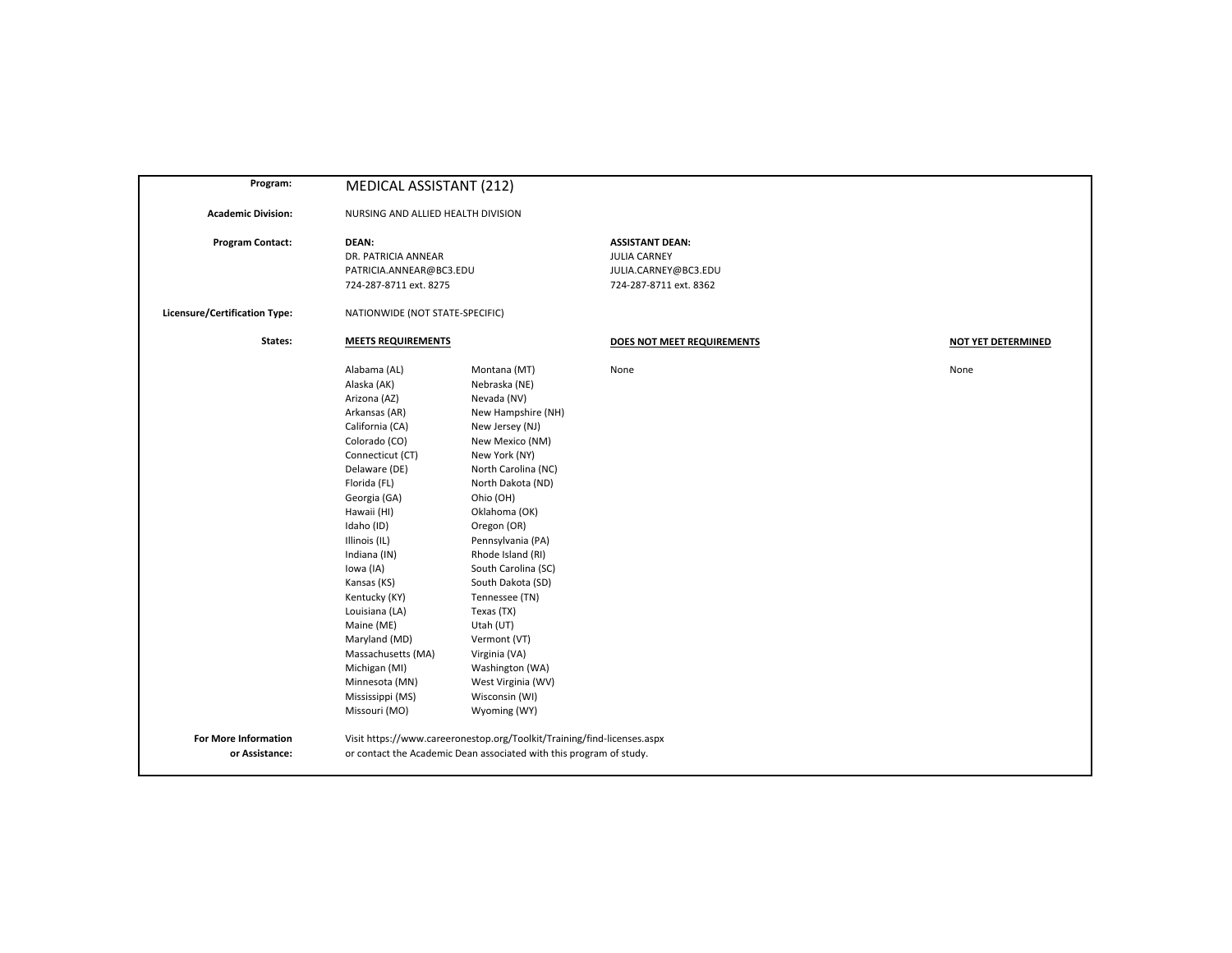| Program:                                      |                                                                                                                                                                                                                                                                                                                                                                                                                                 |                                                                                                                                                                                                                                                                                                                                                                                                                                                                   | MEDICAL ASSISTANT - CERTIFICATE OF ACHIEVEMENT (054)                                            |                           |
|-----------------------------------------------|---------------------------------------------------------------------------------------------------------------------------------------------------------------------------------------------------------------------------------------------------------------------------------------------------------------------------------------------------------------------------------------------------------------------------------|-------------------------------------------------------------------------------------------------------------------------------------------------------------------------------------------------------------------------------------------------------------------------------------------------------------------------------------------------------------------------------------------------------------------------------------------------------------------|-------------------------------------------------------------------------------------------------|---------------------------|
| <b>Academic Division:</b>                     | NURSING AND ALLIED HEALTH DIVISION                                                                                                                                                                                                                                                                                                                                                                                              |                                                                                                                                                                                                                                                                                                                                                                                                                                                                   |                                                                                                 |                           |
| <b>Program Contact:</b>                       | DEAN:<br>DR. PATRICIA ANNEAR<br>PATRICIA.ANNEAR@BC3.EDU<br>724-287-8711 ext. 8275                                                                                                                                                                                                                                                                                                                                               |                                                                                                                                                                                                                                                                                                                                                                                                                                                                   | <b>ASSISTANT DEAN:</b><br><b>JULIA CARNEY</b><br>JULIA.CARNEY@BC3.EDU<br>724-287-8711 ext. 8362 |                           |
| <b>Licensure/Certification Type:</b>          | NATIONWIDE (NOT STATE-SPECIFIC)                                                                                                                                                                                                                                                                                                                                                                                                 |                                                                                                                                                                                                                                                                                                                                                                                                                                                                   |                                                                                                 |                           |
| States:                                       | <b>MEETS REQUIREMENTS</b>                                                                                                                                                                                                                                                                                                                                                                                                       |                                                                                                                                                                                                                                                                                                                                                                                                                                                                   | DOES NOT MEET REQUIREMENTS                                                                      | <b>NOT YET DETERMINED</b> |
|                                               | Alabama (AL)<br>Alaska (AK)<br>Arizona (AZ)<br>Arkansas (AR)<br>California (CA)<br>Colorado (CO)<br>Connecticut (CT)<br>Delaware (DE)<br>Florida (FL)<br>Georgia (GA)<br>Hawaii (HI)<br>Idaho (ID)<br>Illinois (IL)<br>Indiana (IN)<br>Iowa (IA)<br>Kansas (KS)<br>Kentucky (KY)<br>Louisiana (LA)<br>Maine (ME)<br>Maryland (MD)<br>Massachusetts (MA)<br>Michigan (MI)<br>Minnesota (MN)<br>Mississippi (MS)<br>Missouri (MO) | Montana (MT)<br>Nebraska (NE)<br>Nevada (NV)<br>New Hampshire (NH)<br>New Jersey (NJ)<br>New Mexico (NM)<br>New York (NY)<br>North Carolina (NC)<br>North Dakota (ND)<br>Ohio (OH)<br>Oklahoma (OK)<br>Oregon (OR)<br>Pennsylvania (PA)<br>Rhode Island (RI)<br>South Carolina (SC)<br>South Dakota (SD)<br>Tennessee (TN)<br>Texas (TX)<br>Utah (UT)<br>Vermont (VT)<br>Virginia (VA)<br>Washington (WA)<br>West Virginia (WV)<br>Wisconsin (WI)<br>Wyoming (WY) | None                                                                                            | None                      |
| <b>For More Information</b><br>or Assistance: |                                                                                                                                                                                                                                                                                                                                                                                                                                 | Visit https://www.careeronestop.org/Toolkit/Training/find-licenses.aspx<br>or contact the Academic Dean associated with this program of study.                                                                                                                                                                                                                                                                                                                    |                                                                                                 |                           |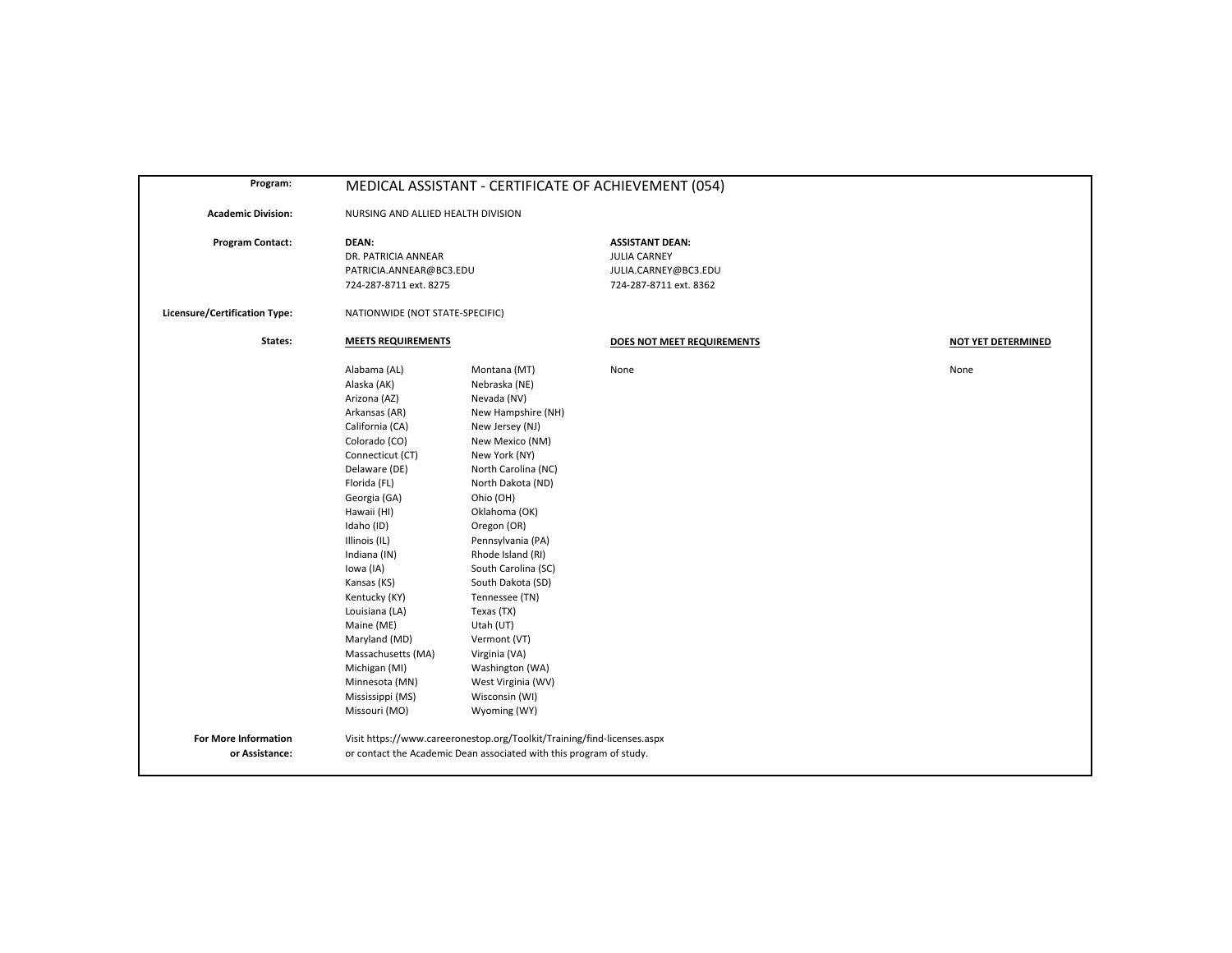| Program:                                      |                                                                                                                                                                                                                                                                                                                                                                                                                                 |                                                                                                                                                                                                                                                                                                                                                                                                                                                                   | MEDICAL CODING AND BILLING SPECIALIST - CERTIFICATE OF ACHIEVEMENT (055)                        |                           |
|-----------------------------------------------|---------------------------------------------------------------------------------------------------------------------------------------------------------------------------------------------------------------------------------------------------------------------------------------------------------------------------------------------------------------------------------------------------------------------------------|-------------------------------------------------------------------------------------------------------------------------------------------------------------------------------------------------------------------------------------------------------------------------------------------------------------------------------------------------------------------------------------------------------------------------------------------------------------------|-------------------------------------------------------------------------------------------------|---------------------------|
| <b>Academic Division:</b>                     | NURSING AND ALLIED HEALTH DIVISION                                                                                                                                                                                                                                                                                                                                                                                              |                                                                                                                                                                                                                                                                                                                                                                                                                                                                   |                                                                                                 |                           |
| <b>Program Contact:</b>                       | DEAN:<br>DR. PATRICIA ANNEAR<br>PATRICIA.ANNEAR@BC3.EDU<br>724-287-8711 ext. 8275                                                                                                                                                                                                                                                                                                                                               |                                                                                                                                                                                                                                                                                                                                                                                                                                                                   | <b>ASSISTANT DEAN:</b><br><b>JULIA CARNEY</b><br>JULIA.CARNEY@BC3.EDU<br>724-287-8711 ext. 8362 |                           |
| Licensure/Certification Type:                 | NATIONWIDE (NOT STATE-SPECIFIC)                                                                                                                                                                                                                                                                                                                                                                                                 |                                                                                                                                                                                                                                                                                                                                                                                                                                                                   |                                                                                                 |                           |
| States:                                       | <b>MEETS REQUIREMENTS</b>                                                                                                                                                                                                                                                                                                                                                                                                       |                                                                                                                                                                                                                                                                                                                                                                                                                                                                   | DOES NOT MEET REQUIREMENTS                                                                      | <b>NOT YET DETERMINED</b> |
|                                               | Alabama (AL)<br>Alaska (AK)<br>Arizona (AZ)<br>Arkansas (AR)<br>California (CA)<br>Colorado (CO)<br>Connecticut (CT)<br>Delaware (DE)<br>Florida (FL)<br>Georgia (GA)<br>Hawaii (HI)<br>Idaho (ID)<br>Illinois (IL)<br>Indiana (IN)<br>lowa (IA)<br>Kansas (KS)<br>Kentucky (KY)<br>Louisiana (LA)<br>Maine (ME)<br>Maryland (MD)<br>Massachusetts (MA)<br>Michigan (MI)<br>Minnesota (MN)<br>Mississippi (MS)<br>Missouri (MO) | Montana (MT)<br>Nebraska (NE)<br>Nevada (NV)<br>New Hampshire (NH)<br>New Jersey (NJ)<br>New Mexico (NM)<br>New York (NY)<br>North Carolina (NC)<br>North Dakota (ND)<br>Ohio (OH)<br>Oklahoma (OK)<br>Oregon (OR)<br>Pennsylvania (PA)<br>Rhode Island (RI)<br>South Carolina (SC)<br>South Dakota (SD)<br>Tennessee (TN)<br>Texas (TX)<br>Utah (UT)<br>Vermont (VT)<br>Virginia (VA)<br>Washington (WA)<br>West Virginia (WV)<br>Wisconsin (WI)<br>Wyoming (WY) | None                                                                                            | None                      |
| <b>For More Information</b><br>or Assistance: |                                                                                                                                                                                                                                                                                                                                                                                                                                 | Visit https://www.careeronestop.org/Toolkit/Training/find-licenses.aspx<br>or contact the Academic Dean associated with this program of study.                                                                                                                                                                                                                                                                                                                    |                                                                                                 |                           |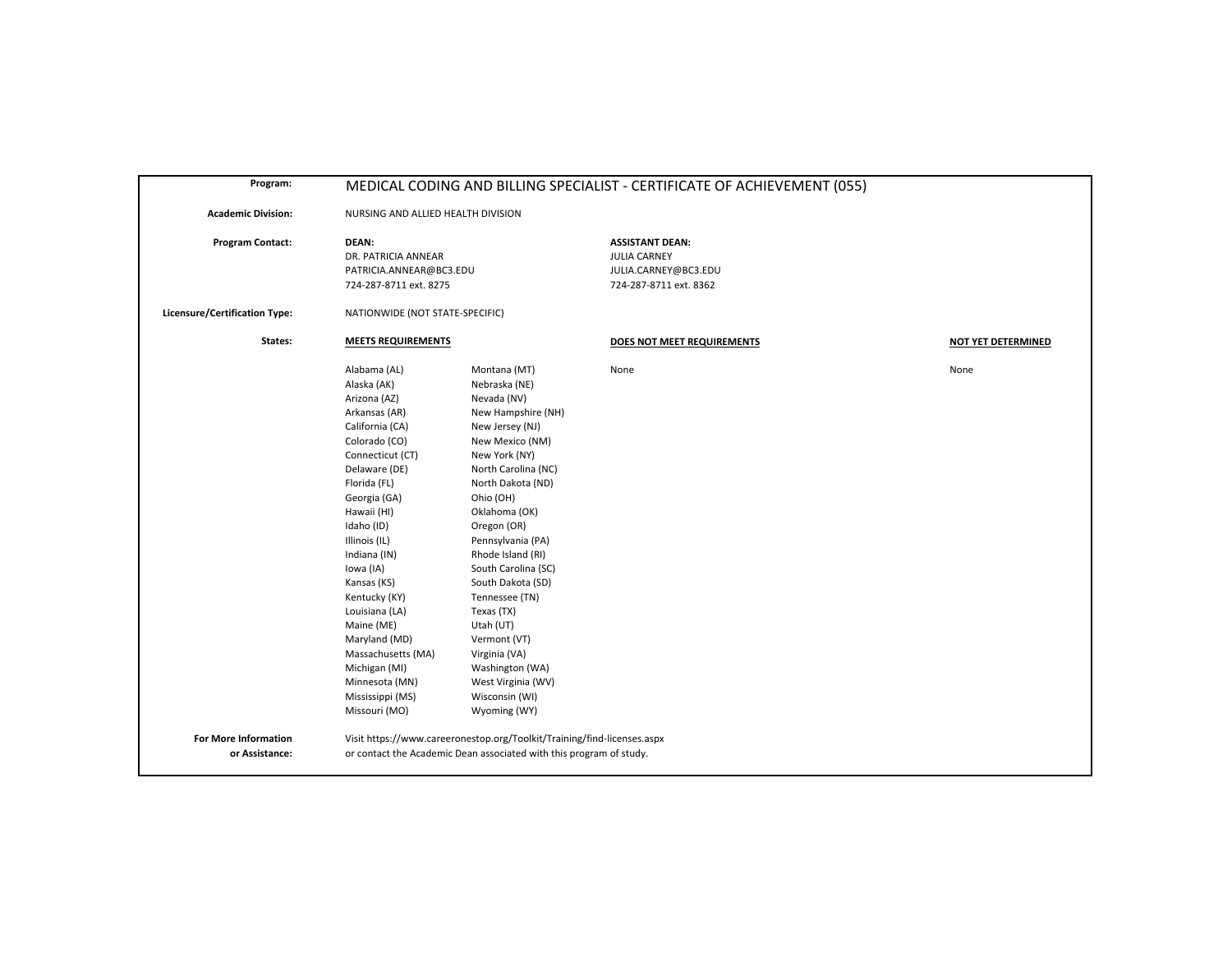| Program:                                      |                                                                                                                                                                                                                                                                                                                                                                                                                                 |                                                                                                                                                                                                                                                                                                                                                                                                                                                                   | MICROSOFT OFFICE SPECIALIST - WORKPLACE CERTIFICATE (001) |                           |
|-----------------------------------------------|---------------------------------------------------------------------------------------------------------------------------------------------------------------------------------------------------------------------------------------------------------------------------------------------------------------------------------------------------------------------------------------------------------------------------------|-------------------------------------------------------------------------------------------------------------------------------------------------------------------------------------------------------------------------------------------------------------------------------------------------------------------------------------------------------------------------------------------------------------------------------------------------------------------|-----------------------------------------------------------|---------------------------|
| <b>Academic Division:</b>                     | <b>BUSINESS DIVISION</b>                                                                                                                                                                                                                                                                                                                                                                                                        |                                                                                                                                                                                                                                                                                                                                                                                                                                                                   |                                                           |                           |
| <b>Program Contact:</b>                       | DEAN:<br><b>SHERRI MACK</b><br>SHERRI.MACK@BC3.EDU<br>724-287-8711 ext. 8247                                                                                                                                                                                                                                                                                                                                                    |                                                                                                                                                                                                                                                                                                                                                                                                                                                                   |                                                           |                           |
| Licensure/Certification Type:                 | <b>GLOBAL (NOT STATE-SPECIFIC)</b>                                                                                                                                                                                                                                                                                                                                                                                              |                                                                                                                                                                                                                                                                                                                                                                                                                                                                   |                                                           |                           |
| States:                                       | <b>MEETS REQUIREMENTS</b>                                                                                                                                                                                                                                                                                                                                                                                                       |                                                                                                                                                                                                                                                                                                                                                                                                                                                                   | DOES NOT MEET REQUIREMENTS                                | <b>NOT YET DETERMINED</b> |
|                                               | Alabama (AL)<br>Alaska (AK)<br>Arizona (AZ)<br>Arkansas (AR)<br>California (CA)<br>Colorado (CO)<br>Connecticut (CT)<br>Delaware (DE)<br>Florida (FL)<br>Georgia (GA)<br>Hawaii (HI)<br>Idaho (ID)<br>Illinois (IL)<br>Indiana (IN)<br>Iowa (IA)<br>Kansas (KS)<br>Kentucky (KY)<br>Louisiana (LA)<br>Maine (ME)<br>Maryland (MD)<br>Massachusetts (MA)<br>Michigan (MI)<br>Minnesota (MN)<br>Mississippi (MS)<br>Missouri (MO) | Montana (MT)<br>Nebraska (NE)<br>Nevada (NV)<br>New Hampshire (NH)<br>New Jersey (NJ)<br>New Mexico (NM)<br>New York (NY)<br>North Carolina (NC)<br>North Dakota (ND)<br>Ohio (OH)<br>Oklahoma (OK)<br>Oregon (OR)<br>Pennsylvania (PA)<br>Rhode Island (RI)<br>South Carolina (SC)<br>South Dakota (SD)<br>Tennessee (TN)<br>Texas (TX)<br>Utah (UT)<br>Vermont (VT)<br>Virginia (VA)<br>Washington (WA)<br>West Virginia (WV)<br>Wisconsin (WI)<br>Wyoming (WY) | None                                                      | None                      |
| <b>For More Information</b><br>or Assistance: |                                                                                                                                                                                                                                                                                                                                                                                                                                 | Visit https://www.careeronestop.org/Toolkit/Training/find-licenses.aspx<br>or contact the Academic Dean associated with this program of study.                                                                                                                                                                                                                                                                                                                    |                                                           |                           |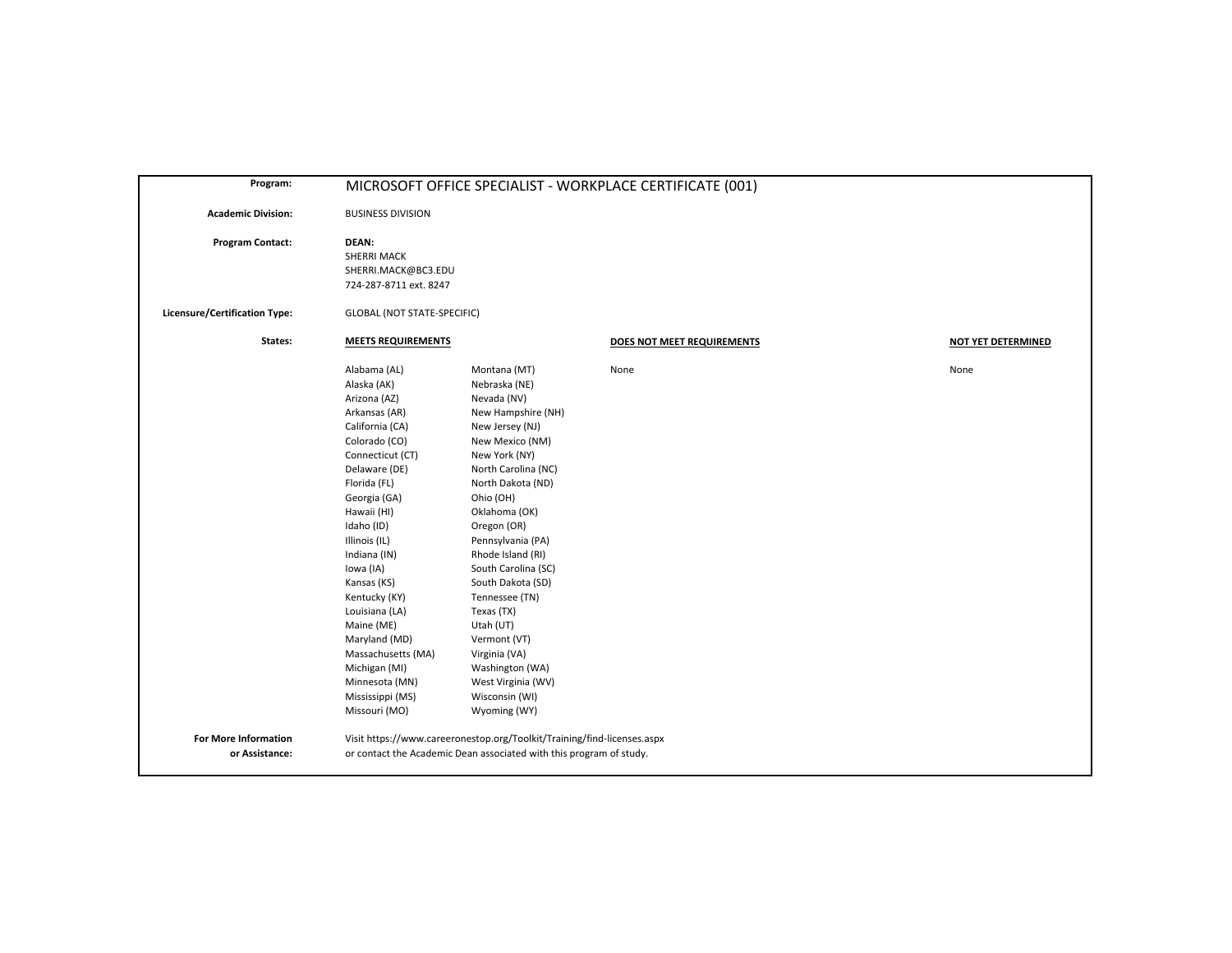| Program:                                      | <b>NURSING, R.N. (208)</b>                                                                                                                     |                                                                                                 |                                                                                                                                                                                                                                                                                                                                                                                                                                 |                                                                                                                                                                                                                                                                                                                                                                                                                                              |
|-----------------------------------------------|------------------------------------------------------------------------------------------------------------------------------------------------|-------------------------------------------------------------------------------------------------|---------------------------------------------------------------------------------------------------------------------------------------------------------------------------------------------------------------------------------------------------------------------------------------------------------------------------------------------------------------------------------------------------------------------------------|----------------------------------------------------------------------------------------------------------------------------------------------------------------------------------------------------------------------------------------------------------------------------------------------------------------------------------------------------------------------------------------------------------------------------------------------|
|                                               |                                                                                                                                                |                                                                                                 |                                                                                                                                                                                                                                                                                                                                                                                                                                 |                                                                                                                                                                                                                                                                                                                                                                                                                                              |
| <b>Academic Division:</b>                     | NURSING AND ALLIED HEALTH DIVISION                                                                                                             |                                                                                                 |                                                                                                                                                                                                                                                                                                                                                                                                                                 |                                                                                                                                                                                                                                                                                                                                                                                                                                              |
| <b>Program Contact:</b>                       | <b>DEAN:</b><br>DR. PATRICIA ANNEAR<br>PATRICIA.ANNEAR@BC3.EDU<br>724-287-8711 ext. 8275                                                       | <b>ASSISTANT DEAN:</b><br><b>JULIA CARNEY</b><br>JULIA.CARNEY@BC3.EDU<br>724-287-8711 ext. 8362 |                                                                                                                                                                                                                                                                                                                                                                                                                                 |                                                                                                                                                                                                                                                                                                                                                                                                                                              |
| <b>Licensure/Certification Type:</b>          | STATE-SPECIFIC                                                                                                                                 |                                                                                                 |                                                                                                                                                                                                                                                                                                                                                                                                                                 |                                                                                                                                                                                                                                                                                                                                                                                                                                              |
| States:                                       | <b>MEETS REQUIREMENTS</b>                                                                                                                      | DOES NOT MEET REQUIREMENTS                                                                      | <b>NOT YET DETERMINED</b>                                                                                                                                                                                                                                                                                                                                                                                                       |                                                                                                                                                                                                                                                                                                                                                                                                                                              |
|                                               | Pennsylvania (PA)                                                                                                                              | None                                                                                            | Alabama (AL)<br>Alaska (AK)<br>Arizona (AZ)<br>Arkansas (AR)<br>California (CA)<br>Colorado (CO)<br>Connecticut (CT)<br>Delaware (DE)<br>Florida (FL)<br>Georgia (GA)<br>Hawaii (HI)<br>Idaho (ID)<br>Illinois (IL)<br>Indiana (IN)<br>lowa (IA)<br>Kansas (KS)<br>Kentucky (KY)<br>Louisiana (LA)<br>Maine (ME)<br>Maryland (MD)<br>Massachusetts (MA)<br>Michigan (MI)<br>Minnesota (MN)<br>Mississippi (MS)<br>Missouri (MO) | Montana (MT)<br>Nebraska (NE)<br>Nevada (NV)<br>New Hampshire (NH)<br>New Jersey (NJ)<br>New Mexico (NM)<br>New York (NY)<br>North Carolina (NC)<br>North Dakota (ND)<br>Ohio (OH)<br>Oklahoma (OK)<br>Oregon (OR)<br>Rhode Island (RI)<br>South Carolina (SC)<br>South Dakota (SD)<br>Tennessee (TN)<br>Texas (TX)<br>Utah (UT)<br>Vermont (VT)<br>Virginia (VA)<br>Washington (WA)<br>West Virginia (WV)<br>Wisconsin (WI)<br>Wyoming (WY) |
| <b>For More Information</b><br>or Assistance: | Visit https://www.careeronestop.org/Toolkit/Training/find-licenses.aspx<br>or contact the Academic Dean associated with this program of study. |                                                                                                 |                                                                                                                                                                                                                                                                                                                                                                                                                                 |                                                                                                                                                                                                                                                                                                                                                                                                                                              |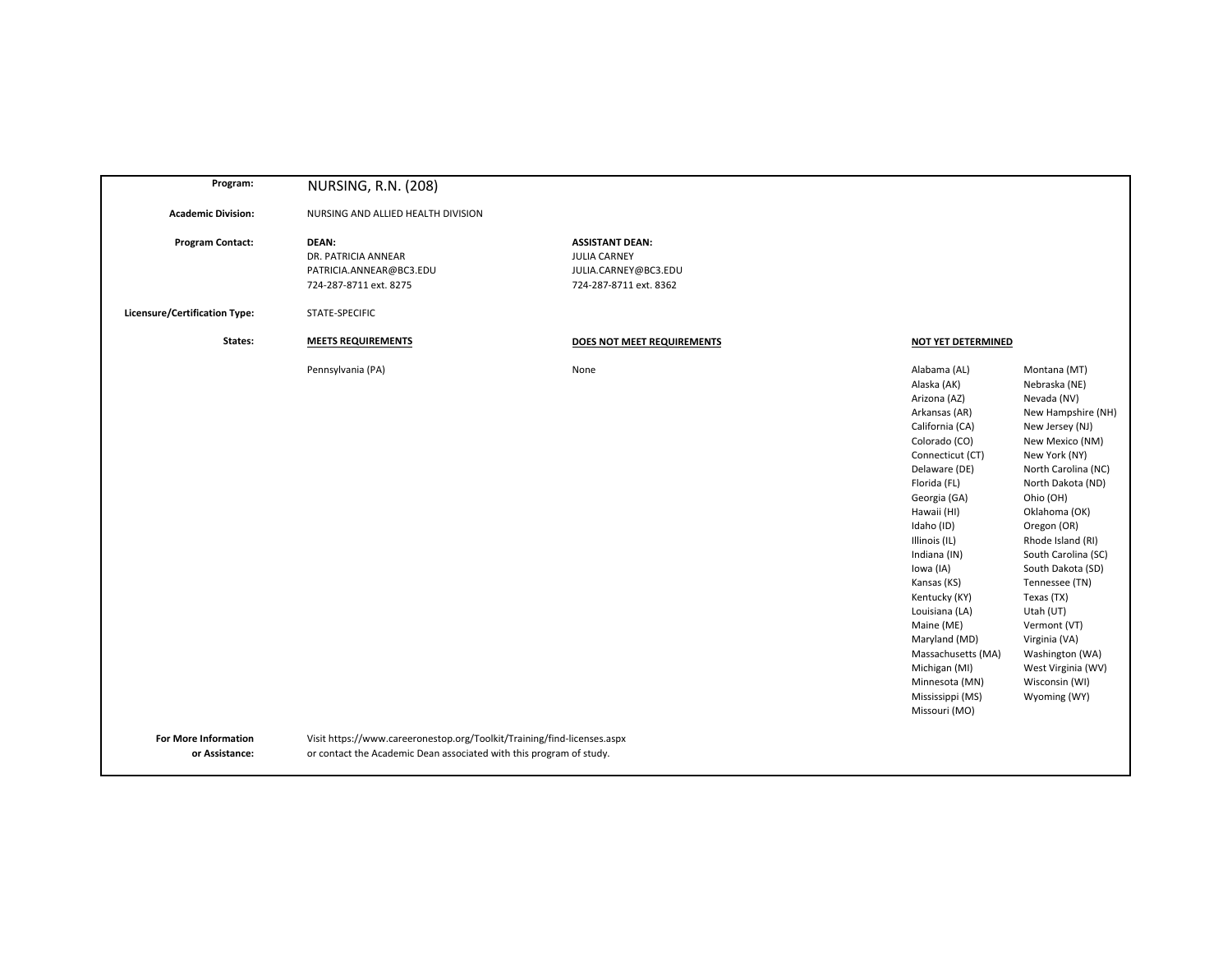| Program:                                      |                                                                                                                                                                                                                                                                                                                                                                                                                                 | OFFICE ADMINISTRATION - EXECUTIVE (308)                                                                                                                                                                                                                                                                                                                                                                                                                           |                            |                           |
|-----------------------------------------------|---------------------------------------------------------------------------------------------------------------------------------------------------------------------------------------------------------------------------------------------------------------------------------------------------------------------------------------------------------------------------------------------------------------------------------|-------------------------------------------------------------------------------------------------------------------------------------------------------------------------------------------------------------------------------------------------------------------------------------------------------------------------------------------------------------------------------------------------------------------------------------------------------------------|----------------------------|---------------------------|
| <b>Academic Division:</b>                     | <b>BUSINESS DIVISION</b>                                                                                                                                                                                                                                                                                                                                                                                                        |                                                                                                                                                                                                                                                                                                                                                                                                                                                                   |                            |                           |
| <b>Program Contact:</b>                       | <b>DEAN:</b><br><b>SHERRI MACK</b><br>SHERRI.MACK@BC3.EDU<br>724-287-8711 ext. 8247                                                                                                                                                                                                                                                                                                                                             |                                                                                                                                                                                                                                                                                                                                                                                                                                                                   |                            |                           |
| Licensure/Certification Type:                 | GLOBAL (NOT STATE-SPECIFIC)                                                                                                                                                                                                                                                                                                                                                                                                     |                                                                                                                                                                                                                                                                                                                                                                                                                                                                   |                            |                           |
| States:                                       | <b>MEETS REQUIREMENTS</b>                                                                                                                                                                                                                                                                                                                                                                                                       |                                                                                                                                                                                                                                                                                                                                                                                                                                                                   | DOES NOT MEET REQUIREMENTS | <b>NOT YET DETERMINED</b> |
|                                               | Alabama (AL)<br>Alaska (AK)<br>Arizona (AZ)<br>Arkansas (AR)<br>California (CA)<br>Colorado (CO)<br>Connecticut (CT)<br>Delaware (DE)<br>Florida (FL)<br>Georgia (GA)<br>Hawaii (HI)<br>Idaho (ID)<br>Illinois (IL)<br>Indiana (IN)<br>lowa (IA)<br>Kansas (KS)<br>Kentucky (KY)<br>Louisiana (LA)<br>Maine (ME)<br>Maryland (MD)<br>Massachusetts (MA)<br>Michigan (MI)<br>Minnesota (MN)<br>Mississippi (MS)<br>Missouri (MO) | Montana (MT)<br>Nebraska (NE)<br>Nevada (NV)<br>New Hampshire (NH)<br>New Jersey (NJ)<br>New Mexico (NM)<br>New York (NY)<br>North Carolina (NC)<br>North Dakota (ND)<br>Ohio (OH)<br>Oklahoma (OK)<br>Oregon (OR)<br>Pennsylvania (PA)<br>Rhode Island (RI)<br>South Carolina (SC)<br>South Dakota (SD)<br>Tennessee (TN)<br>Texas (TX)<br>Utah (UT)<br>Vermont (VT)<br>Virginia (VA)<br>Washington (WA)<br>West Virginia (WV)<br>Wisconsin (WI)<br>Wyoming (WY) | None                       | None                      |
| <b>For More Information</b><br>or Assistance: |                                                                                                                                                                                                                                                                                                                                                                                                                                 | Visit https://www.careeronestop.org/Toolkit/Training/find-licenses.aspx<br>or contact the Academic Dean associated with this program of study.                                                                                                                                                                                                                                                                                                                    |                            |                           |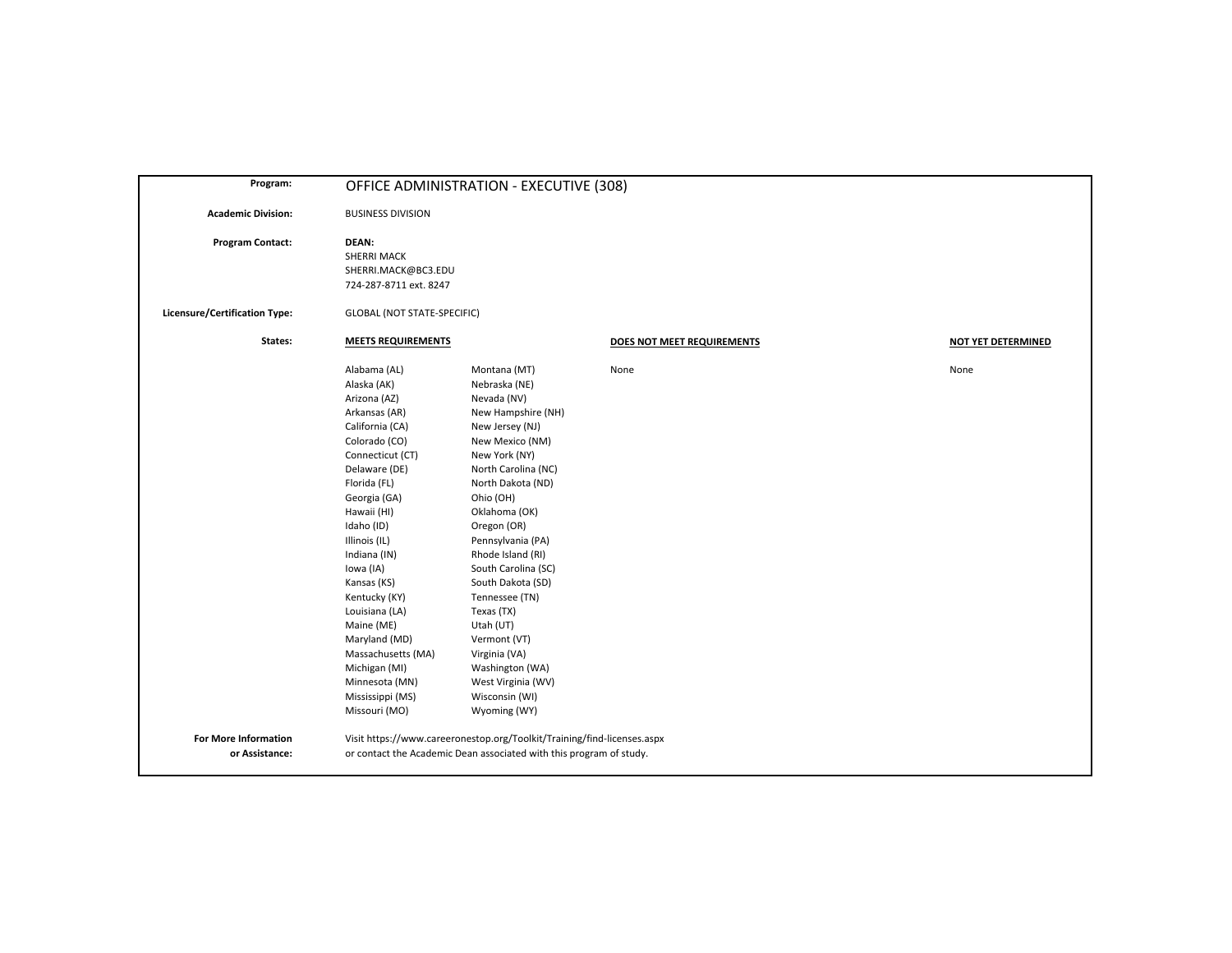| Program:                                      |                                                                                                                                                                                                                                                                                                                                                                                                                                 | OFFICE ADMINISTRATION - MEDICAL (312)                                                                                                                                                                                                                                                                                                                                                                                                                             |                            |                           |
|-----------------------------------------------|---------------------------------------------------------------------------------------------------------------------------------------------------------------------------------------------------------------------------------------------------------------------------------------------------------------------------------------------------------------------------------------------------------------------------------|-------------------------------------------------------------------------------------------------------------------------------------------------------------------------------------------------------------------------------------------------------------------------------------------------------------------------------------------------------------------------------------------------------------------------------------------------------------------|----------------------------|---------------------------|
| <b>Academic Division:</b>                     | <b>BUSINESS DIVISION</b>                                                                                                                                                                                                                                                                                                                                                                                                        |                                                                                                                                                                                                                                                                                                                                                                                                                                                                   |                            |                           |
| <b>Program Contact:</b>                       | DEAN:<br><b>SHERRI MACK</b><br>SHERRI.MACK@BC3.EDU<br>724-287-8711 ext. 8247                                                                                                                                                                                                                                                                                                                                                    |                                                                                                                                                                                                                                                                                                                                                                                                                                                                   |                            |                           |
| <b>Licensure/Certification Type:</b>          | <b>GLOBAL (NOT STATE-SPECIFIC)</b>                                                                                                                                                                                                                                                                                                                                                                                              |                                                                                                                                                                                                                                                                                                                                                                                                                                                                   |                            |                           |
| States:                                       | <b>MEETS REQUIREMENTS</b>                                                                                                                                                                                                                                                                                                                                                                                                       |                                                                                                                                                                                                                                                                                                                                                                                                                                                                   | DOES NOT MEET REQUIREMENTS | <b>NOT YET DETERMINED</b> |
|                                               | Alabama (AL)<br>Alaska (AK)<br>Arizona (AZ)<br>Arkansas (AR)<br>California (CA)<br>Colorado (CO)<br>Connecticut (CT)<br>Delaware (DE)<br>Florida (FL)<br>Georgia (GA)<br>Hawaii (HI)<br>Idaho (ID)<br>Illinois (IL)<br>Indiana (IN)<br>lowa (IA)<br>Kansas (KS)<br>Kentucky (KY)<br>Louisiana (LA)<br>Maine (ME)<br>Maryland (MD)<br>Massachusetts (MA)<br>Michigan (MI)<br>Minnesota (MN)<br>Mississippi (MS)<br>Missouri (MO) | Montana (MT)<br>Nebraska (NE)<br>Nevada (NV)<br>New Hampshire (NH)<br>New Jersey (NJ)<br>New Mexico (NM)<br>New York (NY)<br>North Carolina (NC)<br>North Dakota (ND)<br>Ohio (OH)<br>Oklahoma (OK)<br>Oregon (OR)<br>Pennsylvania (PA)<br>Rhode Island (RI)<br>South Carolina (SC)<br>South Dakota (SD)<br>Tennessee (TN)<br>Texas (TX)<br>Utah (UT)<br>Vermont (VT)<br>Virginia (VA)<br>Washington (WA)<br>West Virginia (WV)<br>Wisconsin (WI)<br>Wyoming (WY) | None                       | None                      |
| <b>For More Information</b><br>or Assistance: |                                                                                                                                                                                                                                                                                                                                                                                                                                 | Visit https://www.careeronestop.org/Toolkit/Training/find-licenses.aspx<br>or contact the Academic Dean associated with this program of study.                                                                                                                                                                                                                                                                                                                    |                            |                           |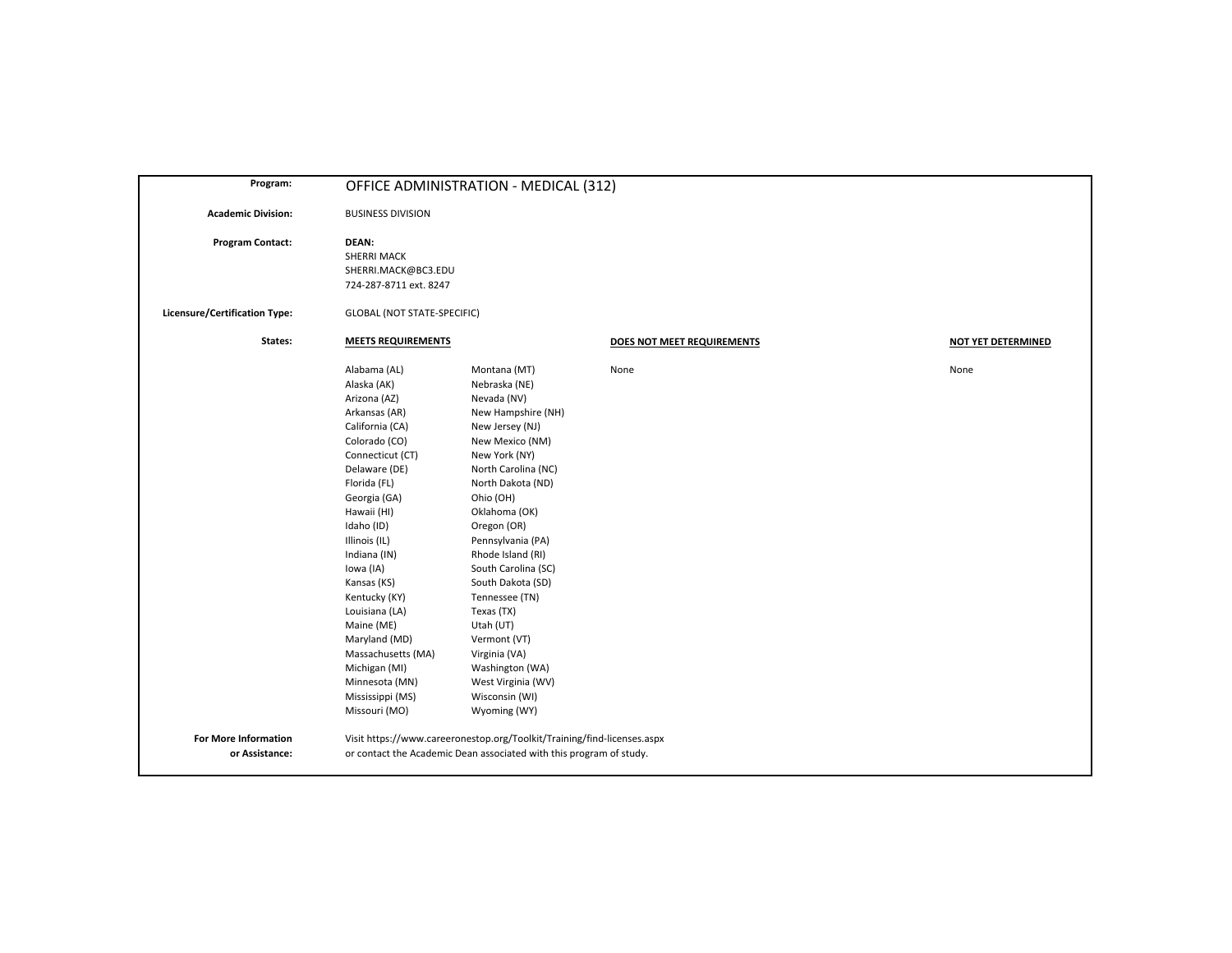| Program:                                      | PHYSICAL THERAPIST ASSISTANT (215)                                                                                                             |                                                                                                 |                                                                                                                                                                                                                                                                                                                                                                                                                                 |                                                                                                                                                                                                                                                                                                                                                                                                                                              |
|-----------------------------------------------|------------------------------------------------------------------------------------------------------------------------------------------------|-------------------------------------------------------------------------------------------------|---------------------------------------------------------------------------------------------------------------------------------------------------------------------------------------------------------------------------------------------------------------------------------------------------------------------------------------------------------------------------------------------------------------------------------|----------------------------------------------------------------------------------------------------------------------------------------------------------------------------------------------------------------------------------------------------------------------------------------------------------------------------------------------------------------------------------------------------------------------------------------------|
| <b>Academic Division:</b>                     | NURSING AND ALLIED HEALTH DIVISION                                                                                                             |                                                                                                 |                                                                                                                                                                                                                                                                                                                                                                                                                                 |                                                                                                                                                                                                                                                                                                                                                                                                                                              |
| <b>Program Contact:</b>                       | <b>DEAN:</b><br>DR. PATRICIA ANNEAR<br>PATRICIA.ANNEAR@BC3.EDU<br>724-287-8711 ext. 8275                                                       | <b>ASSISTANT DEAN:</b><br><b>JULIA CARNEY</b><br>JULIA.CARNEY@BC3.EDU<br>724-287-8711 ext. 8362 |                                                                                                                                                                                                                                                                                                                                                                                                                                 |                                                                                                                                                                                                                                                                                                                                                                                                                                              |
| <b>Licensure/Certification Type:</b>          | STATE-SPECIFIC                                                                                                                                 |                                                                                                 |                                                                                                                                                                                                                                                                                                                                                                                                                                 |                                                                                                                                                                                                                                                                                                                                                                                                                                              |
| States:                                       | <b>MEETS REQUIREMENTS</b>                                                                                                                      | DOES NOT MEET REQUIREMENTS                                                                      | <b>NOT YET DETERMINED</b>                                                                                                                                                                                                                                                                                                                                                                                                       |                                                                                                                                                                                                                                                                                                                                                                                                                                              |
|                                               | Pennsylvania (PA)                                                                                                                              | None                                                                                            | Alabama (AL)<br>Alaska (AK)<br>Arizona (AZ)<br>Arkansas (AR)<br>California (CA)<br>Colorado (CO)<br>Connecticut (CT)<br>Delaware (DE)<br>Florida (FL)<br>Georgia (GA)<br>Hawaii (HI)<br>Idaho (ID)<br>Illinois (IL)<br>Indiana (IN)<br>lowa (IA)<br>Kansas (KS)<br>Kentucky (KY)<br>Louisiana (LA)<br>Maine (ME)<br>Maryland (MD)<br>Massachusetts (MA)<br>Michigan (MI)<br>Minnesota (MN)<br>Mississippi (MS)<br>Missouri (MO) | Montana (MT)<br>Nebraska (NE)<br>Nevada (NV)<br>New Hampshire (NH)<br>New Jersey (NJ)<br>New Mexico (NM)<br>New York (NY)<br>North Carolina (NC)<br>North Dakota (ND)<br>Ohio (OH)<br>Oklahoma (OK)<br>Oregon (OR)<br>Rhode Island (RI)<br>South Carolina (SC)<br>South Dakota (SD)<br>Tennessee (TN)<br>Texas (TX)<br>Utah (UT)<br>Vermont (VT)<br>Virginia (VA)<br>Washington (WA)<br>West Virginia (WV)<br>Wisconsin (WI)<br>Wyoming (WY) |
| <b>For More Information</b><br>or Assistance: | Visit https://www.careeronestop.org/Toolkit/Training/find-licenses.aspx<br>or contact the Academic Dean associated with this program of study. |                                                                                                 |                                                                                                                                                                                                                                                                                                                                                                                                                                 |                                                                                                                                                                                                                                                                                                                                                                                                                                              |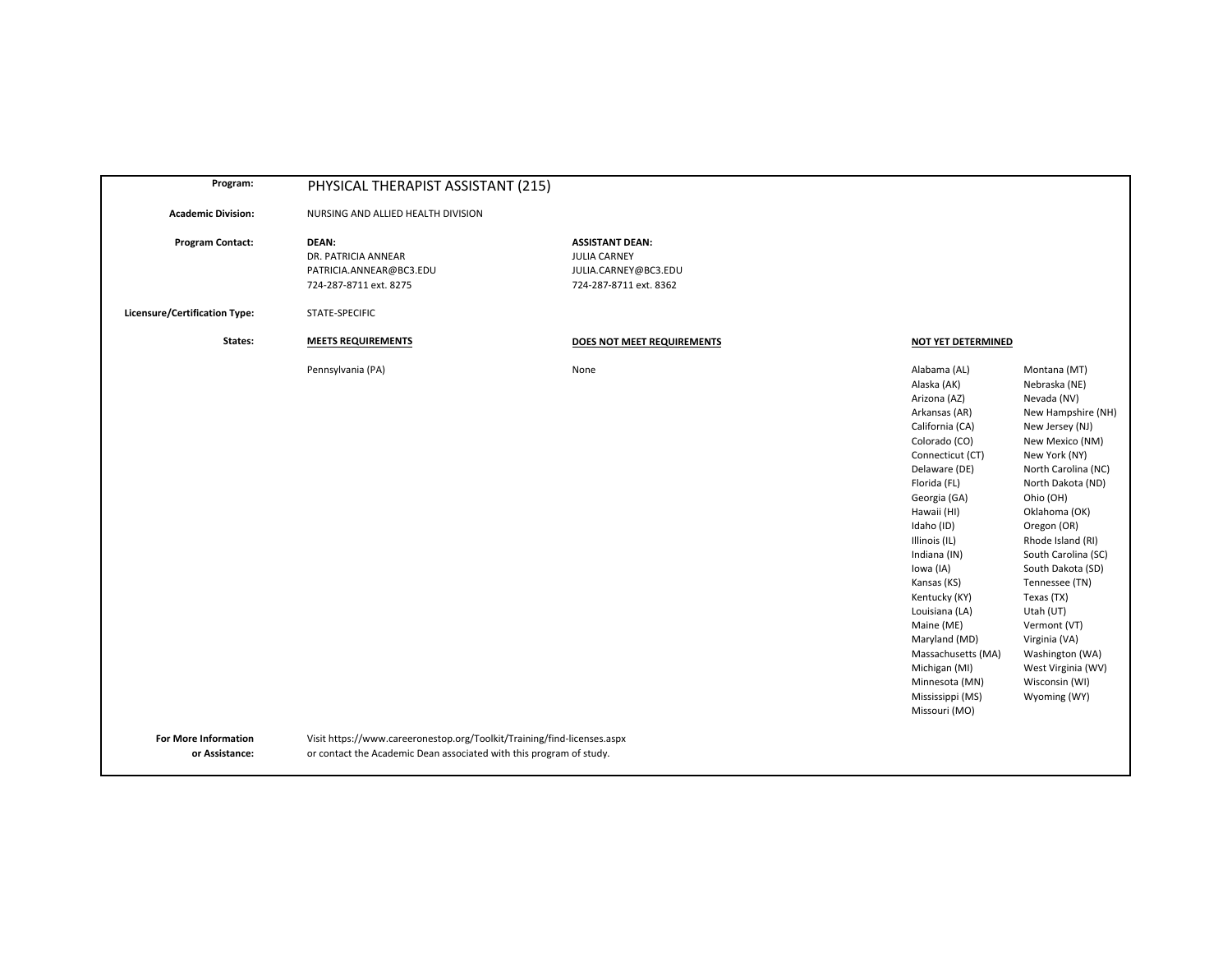| Program:                                      | SECONDARY EDUCATION - ENGLISH OPTION (103B)                                                                                                    |                            |                                                                                                                                                                                                                                                                                                                                                                                                                                 |                                                                                                                                                                                                                                                                                                                                                                                                                                              |
|-----------------------------------------------|------------------------------------------------------------------------------------------------------------------------------------------------|----------------------------|---------------------------------------------------------------------------------------------------------------------------------------------------------------------------------------------------------------------------------------------------------------------------------------------------------------------------------------------------------------------------------------------------------------------------------|----------------------------------------------------------------------------------------------------------------------------------------------------------------------------------------------------------------------------------------------------------------------------------------------------------------------------------------------------------------------------------------------------------------------------------------------|
| <b>Academic Division:</b>                     | EDUCATION AND BEHAVIORAL SCIENCE                                                                                                               |                            |                                                                                                                                                                                                                                                                                                                                                                                                                                 |                                                                                                                                                                                                                                                                                                                                                                                                                                              |
| <b>Program Contact:</b>                       | <b>DEAN:</b><br>DR. NICHOL ZAGINAYLO<br>NICHOL.ZAGINAYLO@BC3.EDU<br>724-287-8711 ext. 8338                                                     |                            |                                                                                                                                                                                                                                                                                                                                                                                                                                 |                                                                                                                                                                                                                                                                                                                                                                                                                                              |
| Licensure/Certification Type:                 | STATE-SPECIFIC                                                                                                                                 |                            |                                                                                                                                                                                                                                                                                                                                                                                                                                 |                                                                                                                                                                                                                                                                                                                                                                                                                                              |
| States:                                       | <b>MEETS REQUIREMENTS</b>                                                                                                                      | DOES NOT MEET REQUIREMENTS | <b>NOT YET DETERMINED</b>                                                                                                                                                                                                                                                                                                                                                                                                       |                                                                                                                                                                                                                                                                                                                                                                                                                                              |
|                                               | Pennsylvania (PA)                                                                                                                              | None                       | Alabama (AL)<br>Alaska (AK)<br>Arizona (AZ)<br>Arkansas (AR)<br>California (CA)<br>Colorado (CO)<br>Connecticut (CT)<br>Delaware (DE)<br>Florida (FL)<br>Georgia (GA)<br>Hawaii (HI)<br>Idaho (ID)<br>Illinois (IL)<br>Indiana (IN)<br>Iowa (IA)<br>Kansas (KS)<br>Kentucky (KY)<br>Louisiana (LA)<br>Maine (ME)<br>Maryland (MD)<br>Massachusetts (MA)<br>Michigan (MI)<br>Minnesota (MN)<br>Mississippi (MS)<br>Missouri (MO) | Montana (MT)<br>Nebraska (NE)<br>Nevada (NV)<br>New Hampshire (NH)<br>New Jersey (NJ)<br>New Mexico (NM)<br>New York (NY)<br>North Carolina (NC)<br>North Dakota (ND)<br>Ohio (OH)<br>Oklahoma (OK)<br>Oregon (OR)<br>Rhode Island (RI)<br>South Carolina (SC)<br>South Dakota (SD)<br>Tennessee (TN)<br>Texas (TX)<br>Utah (UT)<br>Vermont (VT)<br>Virginia (VA)<br>Washington (WA)<br>West Virginia (WV)<br>Wisconsin (WI)<br>Wyoming (WY) |
| <b>For More Information</b><br>or Assistance: | Visit https://www.careeronestop.org/Toolkit/Training/find-licenses.aspx<br>or contact the Academic Dean associated with this program of study. |                            |                                                                                                                                                                                                                                                                                                                                                                                                                                 |                                                                                                                                                                                                                                                                                                                                                                                                                                              |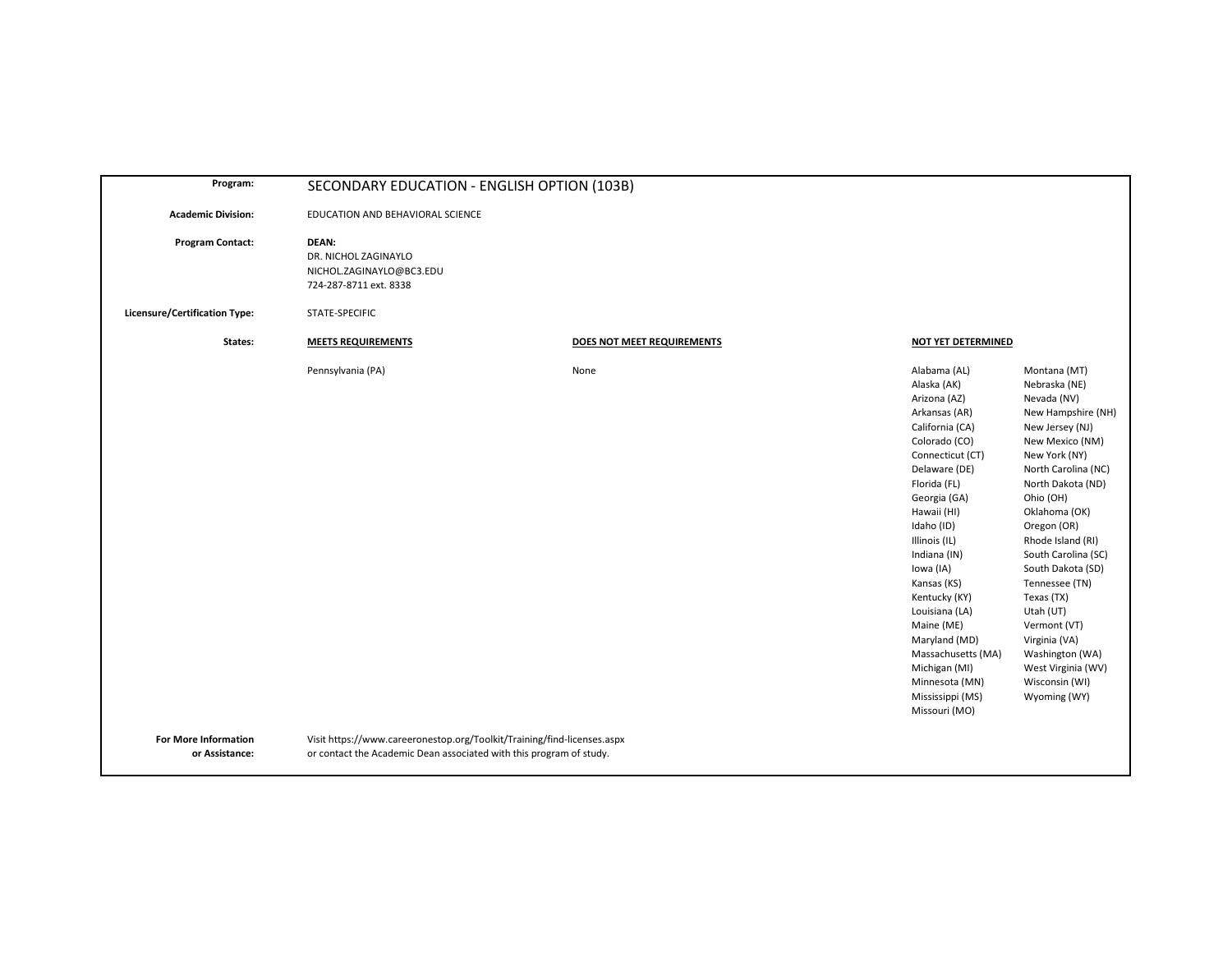| Program:                                      | SECONDARY EDUCATION - SOCIAL STUDIES OPTION (103A)                                                                                             |                            |                                                                                                                                                                                                                                                                                                                                                                                                                                 |                                                                                                                                                                                                                                                                                                                                                                                                                                              |
|-----------------------------------------------|------------------------------------------------------------------------------------------------------------------------------------------------|----------------------------|---------------------------------------------------------------------------------------------------------------------------------------------------------------------------------------------------------------------------------------------------------------------------------------------------------------------------------------------------------------------------------------------------------------------------------|----------------------------------------------------------------------------------------------------------------------------------------------------------------------------------------------------------------------------------------------------------------------------------------------------------------------------------------------------------------------------------------------------------------------------------------------|
| <b>Academic Division:</b>                     | EDUCATION AND BEHAVIORAL SCIENCE                                                                                                               |                            |                                                                                                                                                                                                                                                                                                                                                                                                                                 |                                                                                                                                                                                                                                                                                                                                                                                                                                              |
| <b>Program Contact:</b>                       | DEAN:<br>DR. NICHOL ZAGINAYLO<br>NICHOL.ZAGINAYLO@BC3.EDU<br>724-287-8711 ext. 8338                                                            |                            |                                                                                                                                                                                                                                                                                                                                                                                                                                 |                                                                                                                                                                                                                                                                                                                                                                                                                                              |
| Licensure/Certification Type:                 | STATE-SPECIFIC                                                                                                                                 |                            |                                                                                                                                                                                                                                                                                                                                                                                                                                 |                                                                                                                                                                                                                                                                                                                                                                                                                                              |
| States:                                       | <b>MEETS REQUIREMENTS</b>                                                                                                                      | DOES NOT MEET REQUIREMENTS | <b>NOT YET DETERMINED</b>                                                                                                                                                                                                                                                                                                                                                                                                       |                                                                                                                                                                                                                                                                                                                                                                                                                                              |
|                                               | Pennsylvania (PA)                                                                                                                              | None                       | Alabama (AL)<br>Alaska (AK)<br>Arizona (AZ)<br>Arkansas (AR)<br>California (CA)<br>Colorado (CO)<br>Connecticut (CT)<br>Delaware (DE)<br>Florida (FL)<br>Georgia (GA)<br>Hawaii (HI)<br>Idaho (ID)<br>Illinois (IL)<br>Indiana (IN)<br>Iowa (IA)<br>Kansas (KS)<br>Kentucky (KY)<br>Louisiana (LA)<br>Maine (ME)<br>Maryland (MD)<br>Massachusetts (MA)<br>Michigan (MI)<br>Minnesota (MN)<br>Mississippi (MS)<br>Missouri (MO) | Montana (MT)<br>Nebraska (NE)<br>Nevada (NV)<br>New Hampshire (NH)<br>New Jersey (NJ)<br>New Mexico (NM)<br>New York (NY)<br>North Carolina (NC)<br>North Dakota (ND)<br>Ohio (OH)<br>Oklahoma (OK)<br>Oregon (OR)<br>Rhode Island (RI)<br>South Carolina (SC)<br>South Dakota (SD)<br>Tennessee (TN)<br>Texas (TX)<br>Utah (UT)<br>Vermont (VT)<br>Virginia (VA)<br>Washington (WA)<br>West Virginia (WV)<br>Wisconsin (WI)<br>Wyoming (WY) |
| <b>For More Information</b><br>or Assistance: | Visit https://www.careeronestop.org/Toolkit/Training/find-licenses.aspx<br>or contact the Academic Dean associated with this program of study. |                            |                                                                                                                                                                                                                                                                                                                                                                                                                                 |                                                                                                                                                                                                                                                                                                                                                                                                                                              |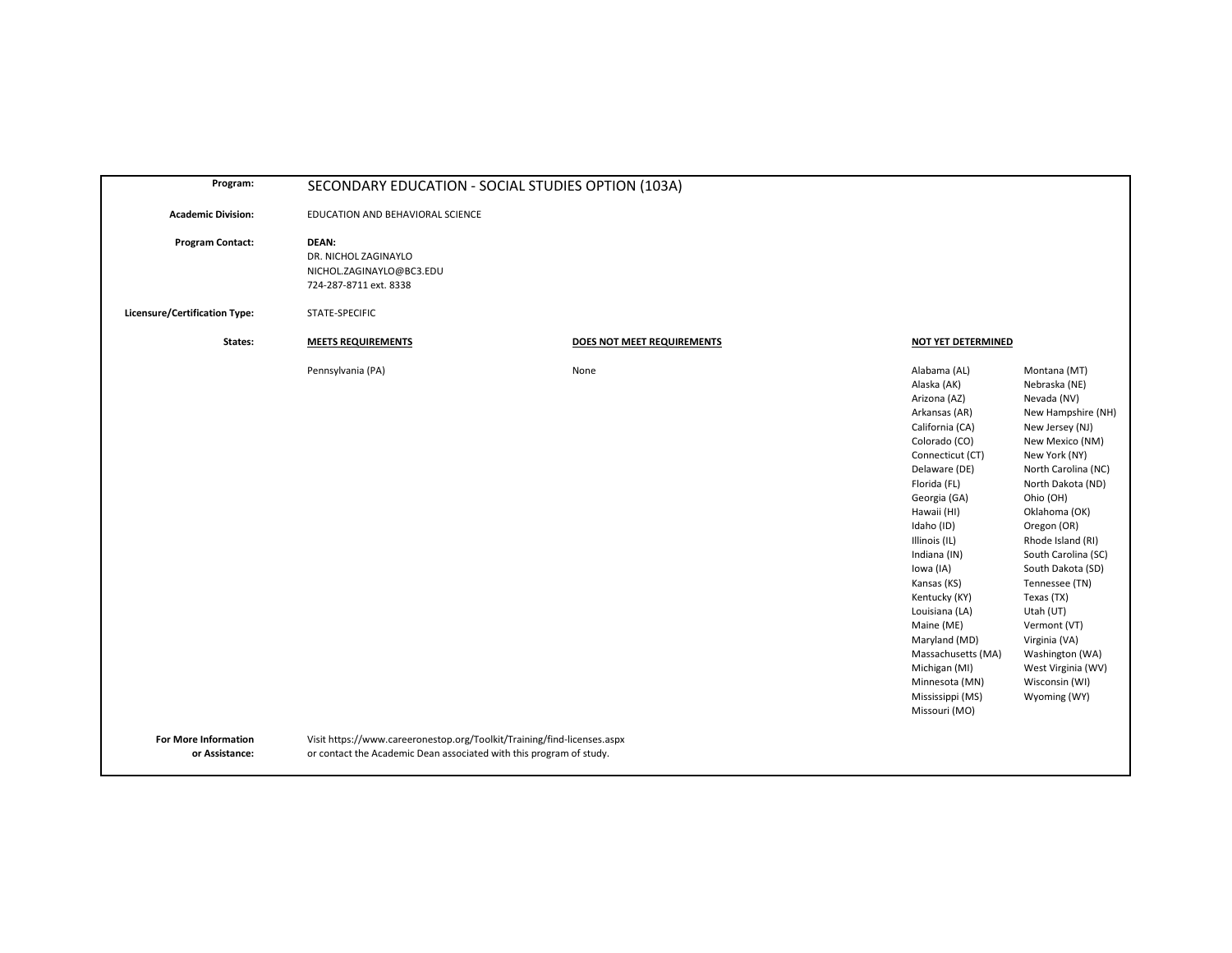| Program:                      |                                                                                              | TECHNICAL TRADES - COSMETOLOGY MANAGEMENT (314B) |                                                                                                                                                                                                                                                                                                                                                                                                                                 |                                                                                                                                                                                                                                                                                                                                                                                                                                              |
|-------------------------------|----------------------------------------------------------------------------------------------|--------------------------------------------------|---------------------------------------------------------------------------------------------------------------------------------------------------------------------------------------------------------------------------------------------------------------------------------------------------------------------------------------------------------------------------------------------------------------------------------|----------------------------------------------------------------------------------------------------------------------------------------------------------------------------------------------------------------------------------------------------------------------------------------------------------------------------------------------------------------------------------------------------------------------------------------------|
| <b>Academic Division:</b>     | <b>BUSINESS DIVISION</b>                                                                     |                                                  |                                                                                                                                                                                                                                                                                                                                                                                                                                 |                                                                                                                                                                                                                                                                                                                                                                                                                                              |
| <b>Program Contact:</b>       | DEAN:<br><b>SHERRI MACK</b><br>SHERRI.MACK@BC3.EDU<br>724-287-8711 ext. 8247                 |                                                  |                                                                                                                                                                                                                                                                                                                                                                                                                                 |                                                                                                                                                                                                                                                                                                                                                                                                                                              |
| Licensure/Certification Type: | STATE-SPECIFIC                                                                               |                                                  |                                                                                                                                                                                                                                                                                                                                                                                                                                 |                                                                                                                                                                                                                                                                                                                                                                                                                                              |
| States:                       | <b>MEETS REQUIREMENTS</b>                                                                    | DOES NOT MEET REQUIREMENTS                       | NOT YET DETERMINED                                                                                                                                                                                                                                                                                                                                                                                                              |                                                                                                                                                                                                                                                                                                                                                                                                                                              |
| <b>For More Information</b>   | Pennsylvania (PA)<br>Visit https://www.careeronestop.org/Toolkit/Training/find-licenses.aspx | None                                             | Alabama (AL)<br>Alaska (AK)<br>Arizona (AZ)<br>Arkansas (AR)<br>California (CA)<br>Colorado (CO)<br>Connecticut (CT)<br>Delaware (DE)<br>Florida (FL)<br>Georgia (GA)<br>Hawaii (HI)<br>Idaho (ID)<br>Illinois (IL)<br>Indiana (IN)<br>lowa (IA)<br>Kansas (KS)<br>Kentucky (KY)<br>Louisiana (LA)<br>Maine (ME)<br>Maryland (MD)<br>Massachusetts (MA)<br>Michigan (MI)<br>Minnesota (MN)<br>Mississippi (MS)<br>Missouri (MO) | Montana (MT)<br>Nebraska (NE)<br>Nevada (NV)<br>New Hampshire (NH)<br>New Jersey (NJ)<br>New Mexico (NM)<br>New York (NY)<br>North Carolina (NC)<br>North Dakota (ND)<br>Ohio (OH)<br>Oklahoma (OK)<br>Oregon (OR)<br>Rhode Island (RI)<br>South Carolina (SC)<br>South Dakota (SD)<br>Tennessee (TN)<br>Texas (TX)<br>Utah (UT)<br>Vermont (VT)<br>Virginia (VA)<br>Washington (WA)<br>West Virginia (WV)<br>Wisconsin (WI)<br>Wyoming (WY) |
| or Assistance:                | or contact the Academic Dean associated with this program of study.                          |                                                  |                                                                                                                                                                                                                                                                                                                                                                                                                                 |                                                                                                                                                                                                                                                                                                                                                                                                                                              |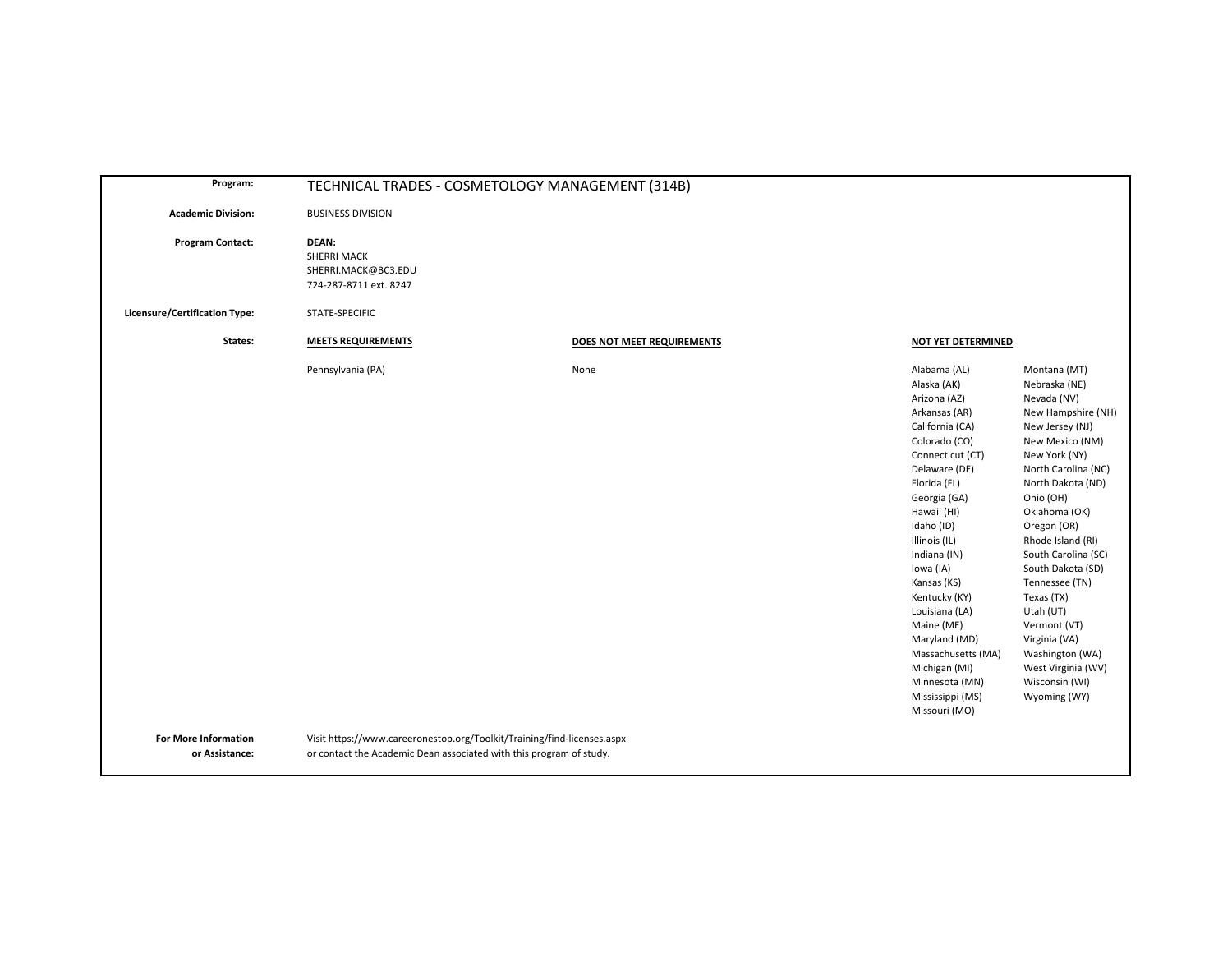| Program:                                      | TECHNICAL TRADES - HVAC OPTION (314A)                                                                                                          |                            |                                                                                                                                                                                                                                                                                                                                                                                                                                 |                                                                                                                                                                                                                                                                                                                                                                                                                                              |
|-----------------------------------------------|------------------------------------------------------------------------------------------------------------------------------------------------|----------------------------|---------------------------------------------------------------------------------------------------------------------------------------------------------------------------------------------------------------------------------------------------------------------------------------------------------------------------------------------------------------------------------------------------------------------------------|----------------------------------------------------------------------------------------------------------------------------------------------------------------------------------------------------------------------------------------------------------------------------------------------------------------------------------------------------------------------------------------------------------------------------------------------|
| <b>Academic Division:</b>                     | <b>STEM DIVISION</b>                                                                                                                           |                            |                                                                                                                                                                                                                                                                                                                                                                                                                                 |                                                                                                                                                                                                                                                                                                                                                                                                                                              |
| <b>Program Contact:</b>                       | <b>DEAN:</b><br><b>MATT KOVAC</b><br>MATT.KOVAC@BC3.EDU<br>724-287-8711 ext. 8312                                                              |                            |                                                                                                                                                                                                                                                                                                                                                                                                                                 |                                                                                                                                                                                                                                                                                                                                                                                                                                              |
| <b>Licensure/Certification Type:</b>          | STATE-SPECIFIC                                                                                                                                 |                            |                                                                                                                                                                                                                                                                                                                                                                                                                                 |                                                                                                                                                                                                                                                                                                                                                                                                                                              |
| States:                                       | <b>MEETS REQUIREMENTS</b>                                                                                                                      | DOES NOT MEET REQUIREMENTS | <b>NOT YET DETERMINED</b>                                                                                                                                                                                                                                                                                                                                                                                                       |                                                                                                                                                                                                                                                                                                                                                                                                                                              |
|                                               | Pennsylvania (PA)                                                                                                                              | None                       | Alabama (AL)<br>Alaska (AK)<br>Arizona (AZ)<br>Arkansas (AR)<br>California (CA)<br>Colorado (CO)<br>Connecticut (CT)<br>Delaware (DE)<br>Florida (FL)<br>Georgia (GA)<br>Hawaii (HI)<br>Idaho (ID)<br>Illinois (IL)<br>Indiana (IN)<br>lowa (IA)<br>Kansas (KS)<br>Kentucky (KY)<br>Louisiana (LA)<br>Maine (ME)<br>Maryland (MD)<br>Massachusetts (MA)<br>Michigan (MI)<br>Minnesota (MN)<br>Mississippi (MS)<br>Missouri (MO) | Montana (MT)<br>Nebraska (NE)<br>Nevada (NV)<br>New Hampshire (NH)<br>New Jersey (NJ)<br>New Mexico (NM)<br>New York (NY)<br>North Carolina (NC)<br>North Dakota (ND)<br>Ohio (OH)<br>Oklahoma (OK)<br>Oregon (OR)<br>Rhode Island (RI)<br>South Carolina (SC)<br>South Dakota (SD)<br>Tennessee (TN)<br>Texas (TX)<br>Utah (UT)<br>Vermont (VT)<br>Virginia (VA)<br>Washington (WA)<br>West Virginia (WV)<br>Wisconsin (WI)<br>Wyoming (WY) |
| <b>For More Information</b><br>or Assistance: | Visit https://www.careeronestop.org/Toolkit/Training/find-licenses.aspx<br>or contact the Academic Dean associated with this program of study. |                            |                                                                                                                                                                                                                                                                                                                                                                                                                                 |                                                                                                                                                                                                                                                                                                                                                                                                                                              |